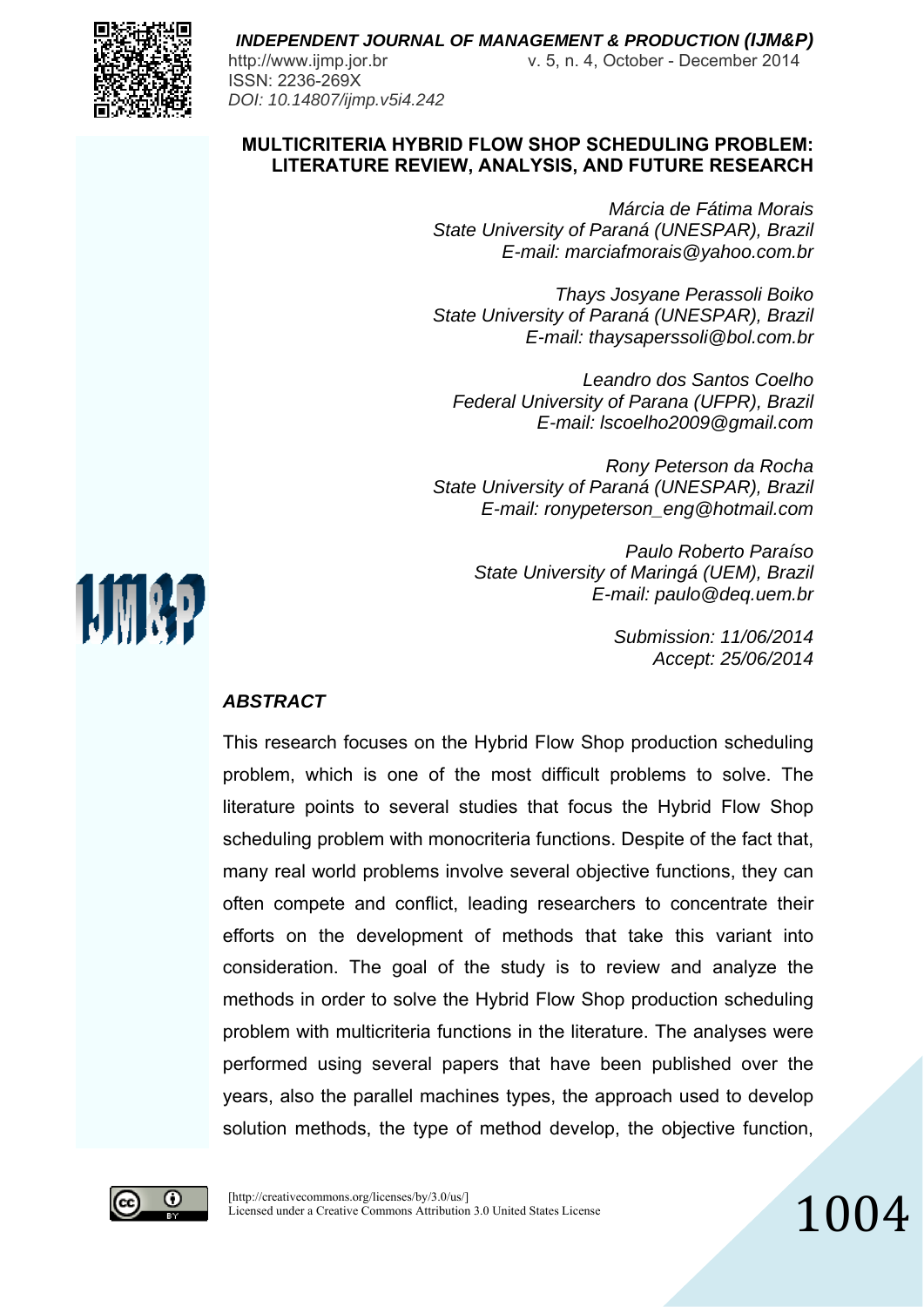ISSN: 2236-269X *DOI: 10.14807/ijmp.v5i4.242*

http://www.ijmp.jor.br v. 5, n. 4, October - December 2014

the performance criterion adopted, and the additional constraints considered. The results of the reviewing and analysis of 46 papers showed opportunities for future research on this topic, including the following: (i) use uniform and dedicated parallel machines, (ii) use exact and metaheuristics approaches, (iv) develop lower and uppers bounds, relations of dominance and different search strategies to improve the computational time of the exact methods, (v) develop other types of metaheuristic, (vi) work with anticipatory setups, and (vii) add constraints faced by the production systems itself.

**Keywords:** Production Scheduling; Multicriteria Functions; Hybrid Flow Shop; Literature.

#### **1. INTRODUCTION**

 Production scheduling is one of the most complex activities in the management of production systems. It is closely connected with the firm's performance in terms of speed, reliability, flexibility, quality, and cost.

 The theory of production scheduling, that aims to provide guidelines and methods, for efficient use of resources, has been the subject of countless papers, over the past five decades (MORAIS; MOCCELLIN, 2010). Although several features of scheduling problems are still underexplored due to the variety of production environments, the available resources, restrictions may be imposed and there are multiple objectives to be achieved.

 Therefore, this research aims to identify and quantify the published papers that present solution methods for scheduling problems in Hybrid Flow Shop with multicriteria. The results, of this research, may be useful for future research, towards the development of new solution methods, and/or for the application of methods investigated in the context of real companies, with this kind of scheduling problem.

In this article, the term multicriteria is used generically to mean two or more criteria (bicriteria, tricriteria, and multicriteria), which are processed simultaneously in the same objective function.

It is noted that this research is dedicated solely to the production scheduling of jobs, not dealing with the production scheduling of batches of jobs.

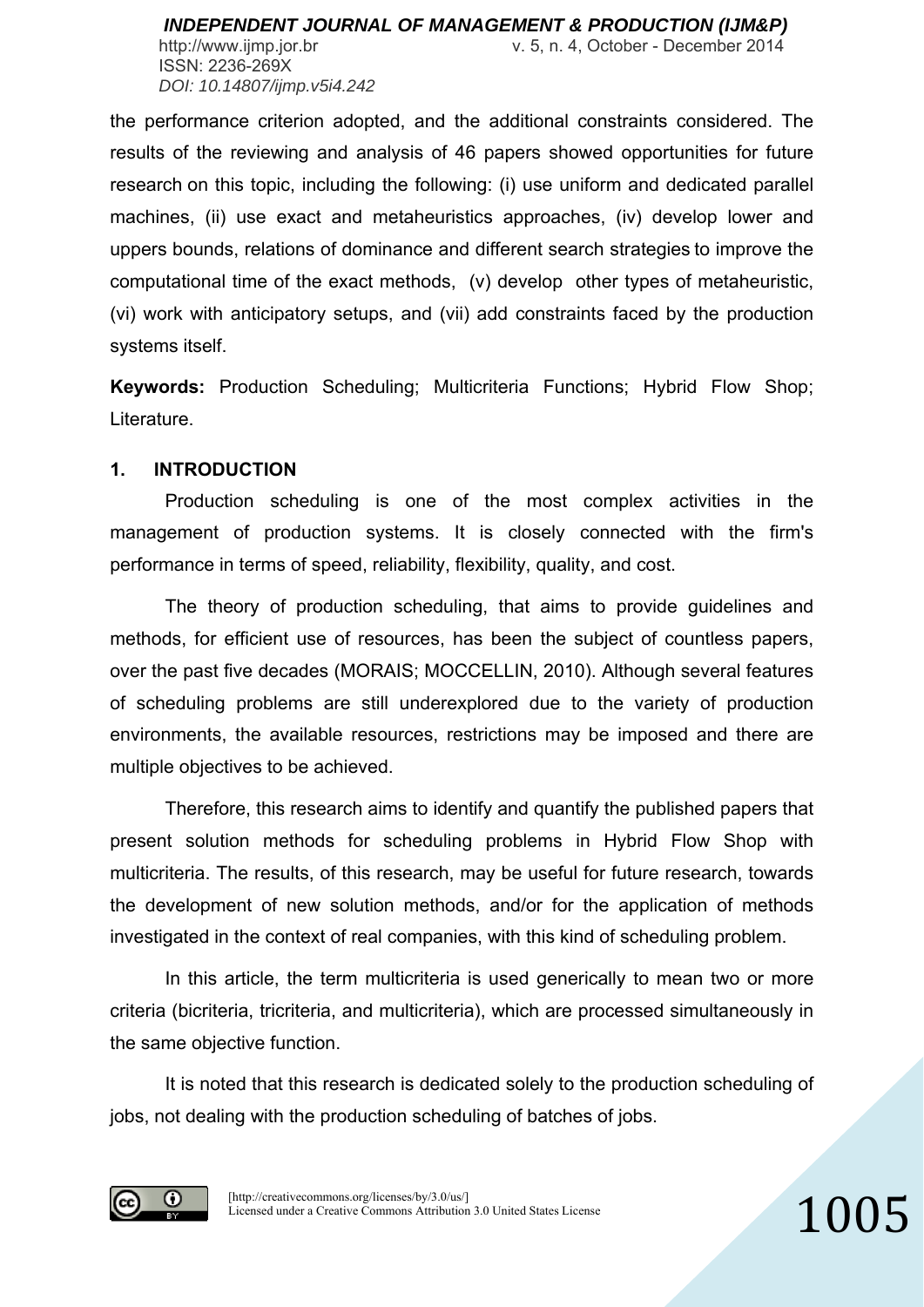This paper is structured in six sections. After the presentation of the context and research objectives, the theoretical framework is explained in Section 2. In Section 3, the research methodology is presented. Then, the papers that present solution methods for the multicriteria Hybrid Flow Shop scheduling problem are cited. An analysis of papers is presented in Section 5; followed by conclusions, and final considerations, in the sixth section.

## **2. THEORETICAL FRAMEWORK**

# **2.1 Production Scheduling Problem**

Production scheduling is one of the activities of the Planning, Programming and Production Control. This is responsible for deciding the allocation of resources (called machines) over time to perform individual items (jobs and/or batch of jobs, called jobs), in order to better meet a predefined set of criteria (BAKER, 1974, MACCARTHY; LIU, 1993, YANG; LIAO, 1999, and PINEDO, 2008).

One can understand the production scheduling as a set of functions of decision-making, involving: i) allocation decisions machines to process jobs over time (Baker, 1974), called schedule (PINEDO, 1995); ii) decisions sequencing jobs (Baker, 1974), called sequence, which correspond to the order in which jobs are processed on a given machine (PINEDO, 1995).

Therefore, a scheduling problem is "a problem of *n* jobs  $\{J_1, J_2, ..., J_i, ..., J_n\}$ that must be processed on *m* machines available  $\{M_1, M_2, ..., M_k, ..., M_m\}$ " (FRENCH, 1982, p. 5). I.e., a scheduling problem "…consists of determining the order or sequence in which the machines will process the jobs so as to optimize some measure of performance" (JOHNSON; MONTGOMERY, 1974, p.322).

 Due to the complexity related to obtaining and maintaining production schedules in firms, this activity is a major obstacle in the search for a good performance of production processes. In fact, the scheduling problem is among the most difficult problems of resolution (MORAIS; MOCCELLIN, 2010).

 Based on MacCarthy; Liu (1993), Allahverdi; Cheng; Kovalyov (2008), and Pinedo (2008), lists the following types of scheduling environments: single machine; parallel machine; flow shop; permutational flow shop; job shop; hybrid flow shop or

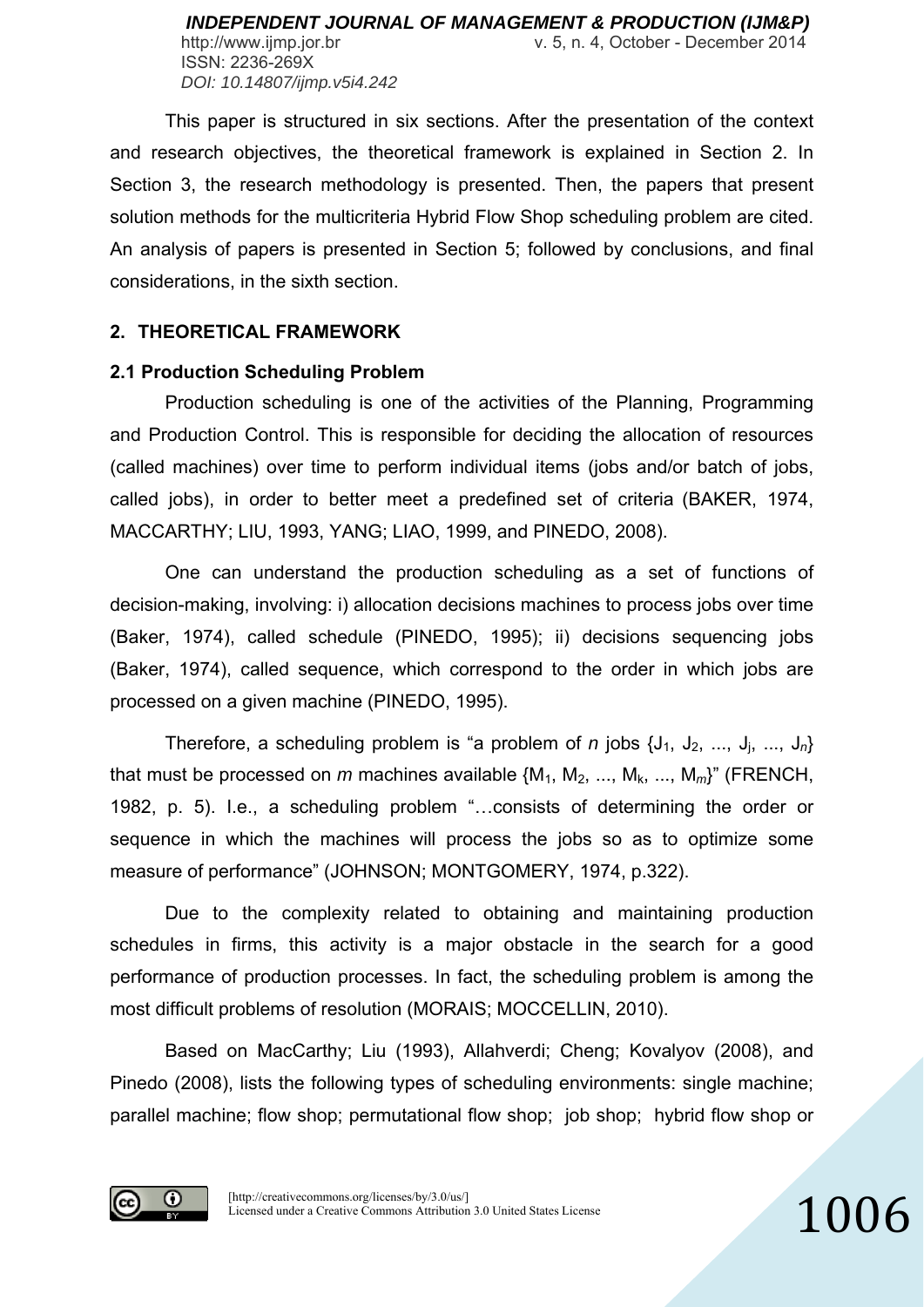flow shop with multiple machines; hybrid job shop or job shop with multiple machines, and; open shop. Figure 1 presents the relationship between these environments.



Source: MacCarthy; Liu (1993)

This research is dedicated to the Hybrid Flow Shop.

## **2.2 Hybrid Flow Shop**

It is difficult to find a general definition for Hybrid Flow Shop; however, for the purposes of this research, presented by Sethanan (2001) the following is appropriated.

 The Hybrid Flow Shop is a type of flow shop in which, at least one of the *k* stages of production, the number of machines is greater than 1 ( $k < m$ ). In the stages that the number of machines is greater than 1, there are *k* machines or processors in parallel, and each jobs is processed on only one machine stage (SETHANAN, 2001). Figure 2 illustrates the Hybrid Flow Shop scheduling environment.

 According to Burtseva; Yaurima; Parra (2010), the possible machine set environments in stage *i* of a Hybrid Flow Shop are the following:

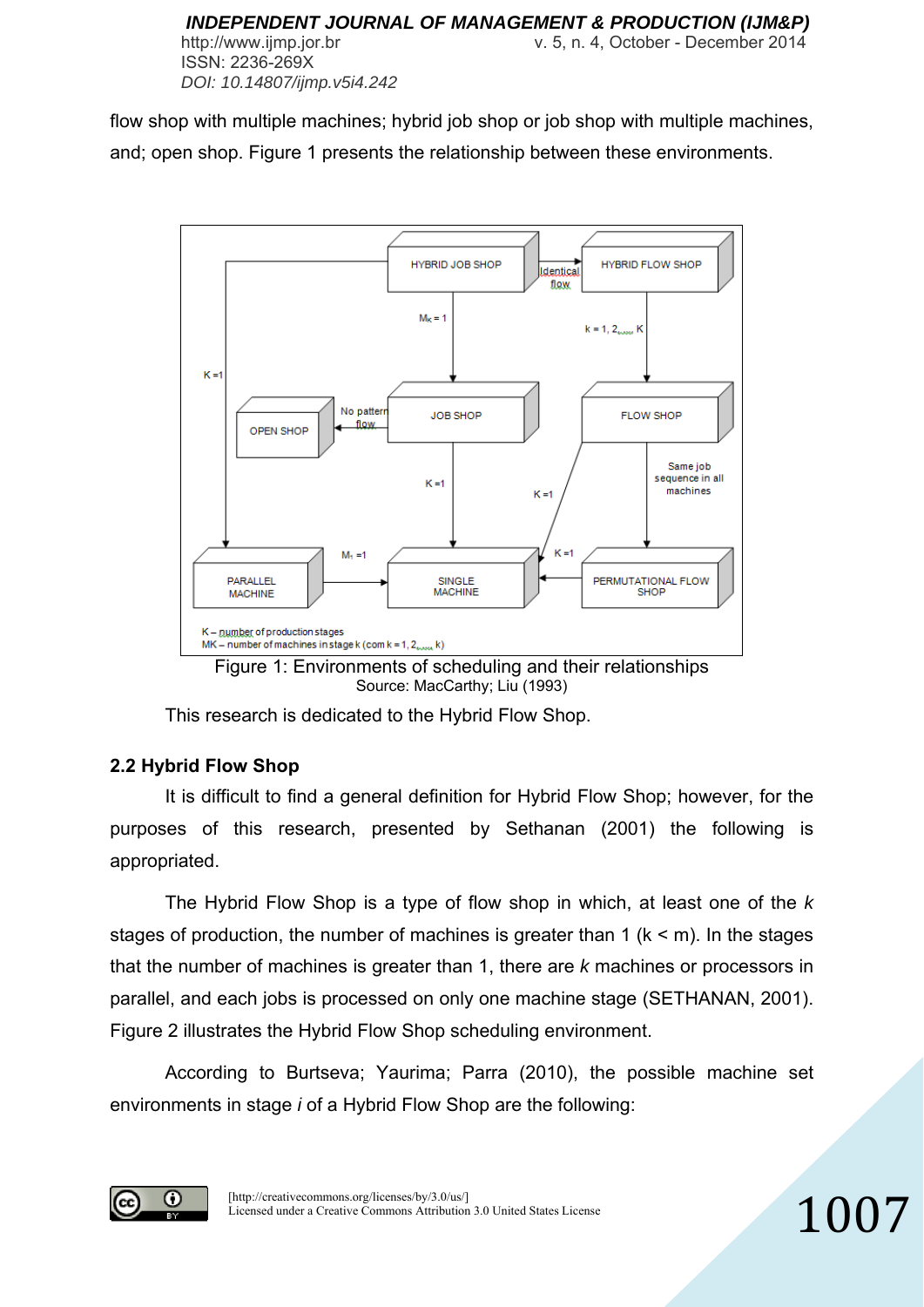- Identical (ID) machines in parallel: the  $m_i$  machines in the set have the same speed; therefore, job *j* may be processed on any of *mi* machines, since the job processing time is the same for all machines;
- Uniformed (UN) machines in parallel: the *mi* machines in the set have different speeds; a job *j* may be processed on any machine of a set; however, its processing time is proportional to the machine speed;
- Unrelated (UR) machines in parallel: the *mi* machines in the set have different speeds; a job *j* may be processed on any machine of a set; however, its processing time, reveals not to be proportional to the speed of the machine;
- Dedicated (DED) machines in parallel: the *mi* machines in the set are dedicated to perform specific jobs, performing specific jobs.





## **2.3 Performance Criteria in Scheduling Problems**

 The production scheduling is always carried out in order to reach a criterion or set a performance criteria that characterize the nature of the scheduling problem (BOIKO; MORAIS, 2009). Based on French (1982), Bedworth; Bailey (1987), MacCarthy; Liu (1993), Morton; Pentico (1993), and Pinedo (2008), the Table 1 presents the performance criteria, adopted in scheduling problems.

 These different performance criteria, according to Baker (1974), relate to three types of decision-making:

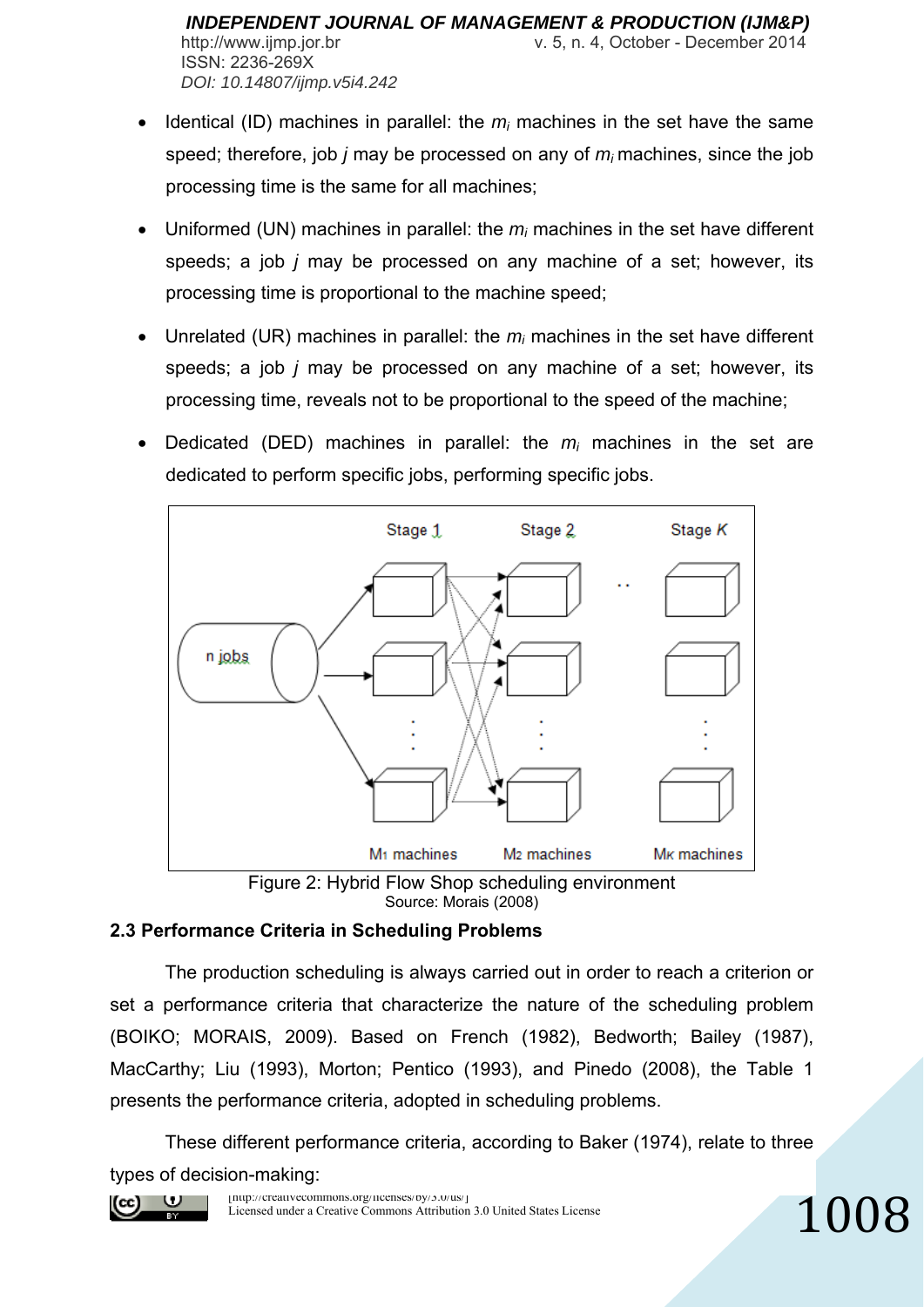*INDEPENDENT JOURNAL OF MANAGEMENT & PRODUCTION (IJM&P)* http://www.ijmp.jor.br v. 5, n. 4, October - December 2014 ISSN: 2236-269X *DOI: 10.14807/ijmp.v5i4.242*

- i) Efficient use of resources;
- ii) Rapid response to demand, and;
- iii) Adaptation to prescribed deadlines of a job that, if reached, cancels the processing that has already been accomplished.

| <b>Notation</b>         | <b>Description</b>              |
|-------------------------|---------------------------------|
| $C_j$                   | Completion Time of Job          |
| $C_{max}$               | Makespan                        |
| $\sum C_i/n$            | Mean Completion Time            |
| $\Sigma C_j$            | <b>Completion Time</b>          |
| $\Sigma w_j C_j$        | <b>Weighted Completion Time</b> |
| $E_{\rm j}$             | Earliness of JobTotal           |
| $\Sigma E_i$            | <b>Total Earliness</b>          |
| $E_{\text{max}}$        | Earliness Maximum               |
| $\Sigma$ Ej/n           | <b>Mean Earliness</b>           |
| $\Sigma w_j E_j$        | <b>Weighted Total Earliness</b> |
| $F_j$                   | Flow Time of Job                |
| $\Sigma F_j/n$          | <b>Mean Flow Time</b>           |
| $\Sigma w_i F_i$        | Weighted Total Flow Time        |
| ΣLj                     | <b>Total Lateness</b>           |
| L <sub>j</sub>          | Lateness of Job                 |
| $L_{\text{max}}$        | Lateness Maximum                |
| $\Sigma L_j/n$          | <b>Mean Lateness</b>            |
| $\Sigma w_j L_j$        | <b>Weighted Total Lateness</b>  |
| $T_{j}$                 | Tardiness of Job                |
| $\Sigma$ T <sub>j</sub> | <b>Total Tardiness</b>          |
| $T_{\text{max}}$        | <b>Tardiness Maximum</b>        |
| $\Sigma T_j/n$          | <b>Mean Tardiness</b>           |
| $\Sigma w_j T_j$        | <b>Weighted Total Tardiness</b> |
| $\Sigma U_i$            | Number of Late Jobs             |
| $\Sigma U_i/n$          | Mean Number of Late Jobs        |
| $W_i$                   | Time to Wait                    |
| $\Sigma W_i$            | Total Time to Wait              |
| $W_{\text{max}}$        | Wait Time Maximum               |
| $\Sigma W_j/n$          | Mean Time to Wait               |
| $\Sigma w_j W_j$        | Weighted Total Time to Wait     |

Table 1: Performance Criteria adopted in scheduling problems



[http://creativecommons.org/licenses/by/3.0/us/] Licensed under a Creative Commons Attribution 3.0 United States License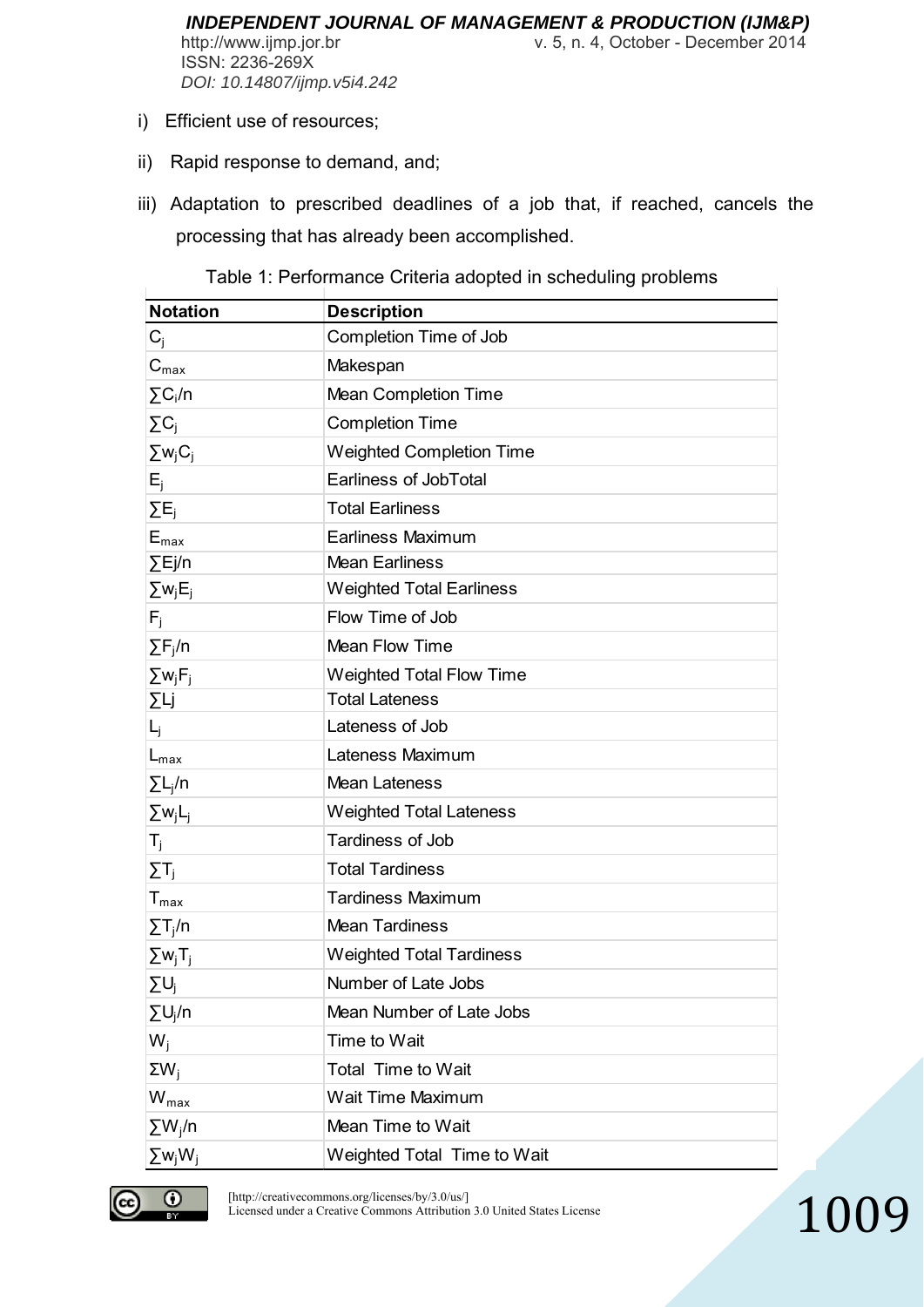Regarding the optimization criteria Lateness and Tardiness, Pinedo (2008) explains the delay of job  $j$  (Lateness -  $L<sub>i</sub>$ ) the difference between the completion time of job and its due date, is defined as  $L_i = C_i - d_i$ , while the delay of job j (Tardiness - $T_i$ ) corresponds to the delay in completing the job in relation to its due date. According to Pinedo (2008) Tardines of job is defined as  $T_i = max(C_i - d_i, 0) = max(L_i, 0)$ 0). The difference between Tardiness and Lateness lays on the fact that Tardiness is never negative.

 In addition to performance criteria, mentioned above, according to Godinho Filho et al. (2013) other criterias have been reported in the literature: Due Date Cost (Σcjdj); Bottleneck Utilization Rate (BTK); Capacity Utilization Rate (CPT); Inventory Costs (IC); Number of Families (NF); Overtime (OT); Size Buffer (SB); Time Blocking of the Machines (MBT); Total Cost of Opportunity (TCO); Total Cost of Setup (TSC); Total Cost Utility (TCU); Total Idle Time (MIT); Total Setup Time (TST ou ΣSj); Transportation Costs (TC); Work In Process (WIP).

## **2.4 Constraints in Scheduling Problems**

 Regarding to the assumptions of scheduling problems, these can be divided into hypotheses about jobs and/or job groups, about machinery and policy operations (GUPTA; STAFFORD, JR., 2006). These assumptions determine the constraints of a specific scheduling problem, in order to make the problem as similar as possible to a real situation.

Based on Allahverdi et al. (1999), Allahverdi et al (2008), and Pinedo (2008), Table 2 presents the constraints that may be incorporated in scheduling problems; as well as the notation adopted in this article to describe these constraints.

In addition to these constraints, single machine is a special case in which many stages (not all) in a Hybrid Flow Shop can have only one machine (BURTSEVA; YAURIMA; PARRA, 2010); this environment is termed as Hybrid Flow Shop with a dominant stage (MORAIS; GODINHO FILHO; BOIKO, 2013).

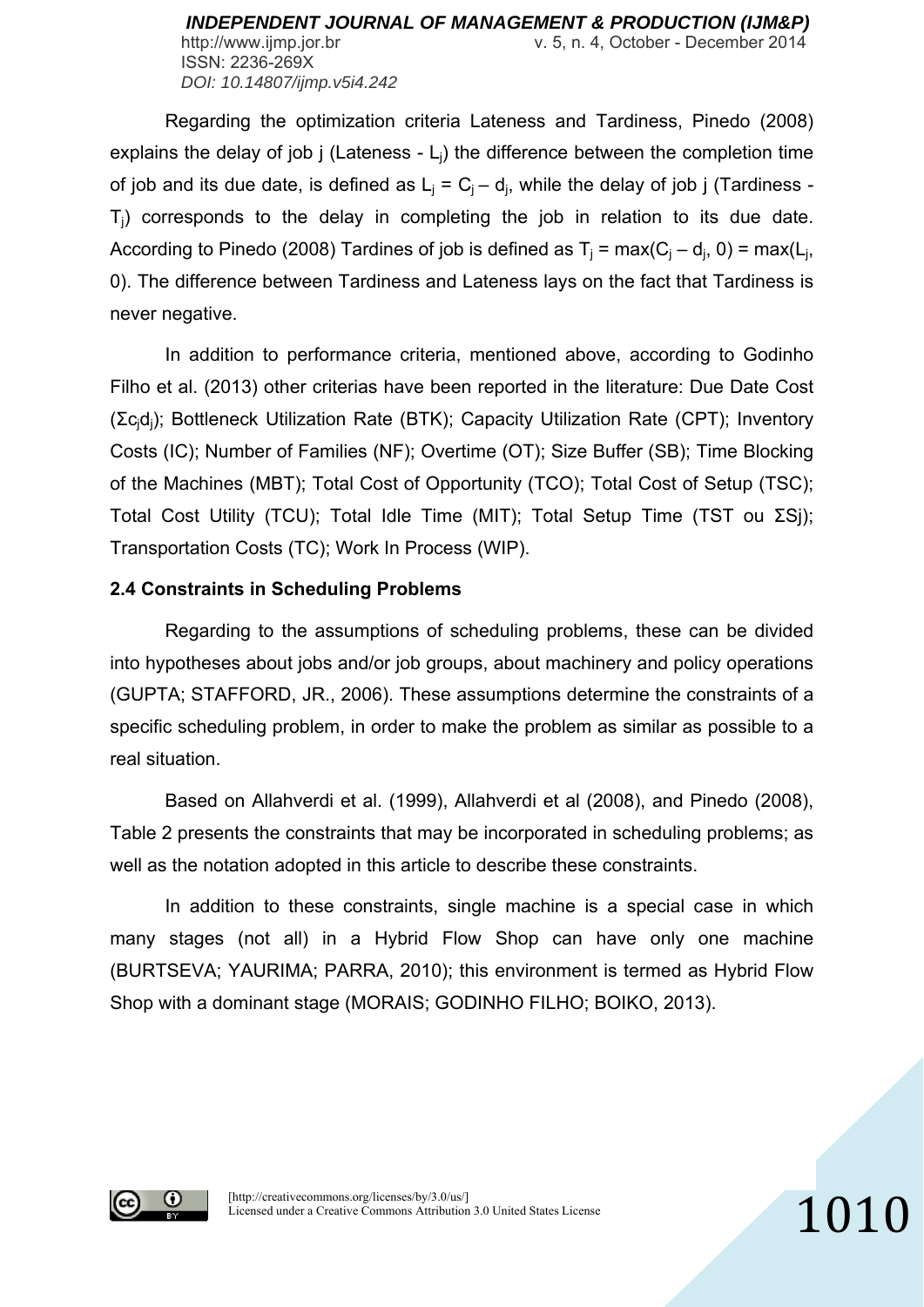http://www.ijmp.jor.br v. 5, n. 4, October - December 2014 ISSN: 2236-269X *DOI: 10.14807/ijmp.v5i4.242*

| <b>Notation</b>      | <b>Description</b>                              |
|----------------------|-------------------------------------------------|
| <b>Batch</b>         | Batch jobs                                      |
| Bfr                  | No intermediate buffers                         |
| <b>Bkdwn</b>         | <b>Breakdown</b>                                |
| <b>Block</b>         | <b>Blocking</b>                                 |
| <b>Btlck</b>         | Bottleneck resource                             |
| $Com_d$              | Common due dates                                |
| $Diff_d$             | Different due dates                             |
| Diff <sub>i</sub>    | Different release dates                         |
| Dyn_arr              | Dynamics arrivals of jobs                       |
| H Fin                | Finite planning horizon                         |
| L WT                 | Limited waiting time                            |
| $\textsf{Lost}_{op}$ | Lost operations                                 |
| Lrem                 | Level of remaining resources                    |
| Maint                | Maintenance                                     |
| <b>Ntw</b>           | No-Wait                                         |
| Prec                 | Precedence                                      |
| Prmp                 | Preemptions                                     |
| Reentrant            | <b>Reentrant flow</b>                           |
| Removal              | <b>Removal times</b>                            |
| <b>Skp</b>           | Skip stages                                     |
| Stoc_dj              | Stochastic due dates                            |
| $ST_{sd}$ -AS        | Sequence-dependent setup and anticipatory       |
| $ST_{sd}$ -NS        | Sequence-dependent setup and non-anticipatory   |
| Stsi-AS              | Sequence-independent setup and anticipatory     |
| $Stsi - NS$          | Sequence-independent setup and non-anticipatory |
| Transport            | <b>Transport times</b>                          |

## Table 2: Constraints incorporated in scheduling problems.

## **2.5 Solution Methods**

 Since the pioneering work of Johnson, published in 1954 (JOHNSON, 1954), many solution methods have been developed to solve the scheduling problems in many different types of scheduling environments.

According to Yenisey; Yagmahan (2014), the solution methods for scheduling problems can be categorized into:

 Optimum or exact methods: methods that generate an optimal schedule, according to the performance criterion adopted; mathematical models and specific algorithms are used to solve problems, and obtain an optimal solution, as it adds Pereira (2011);

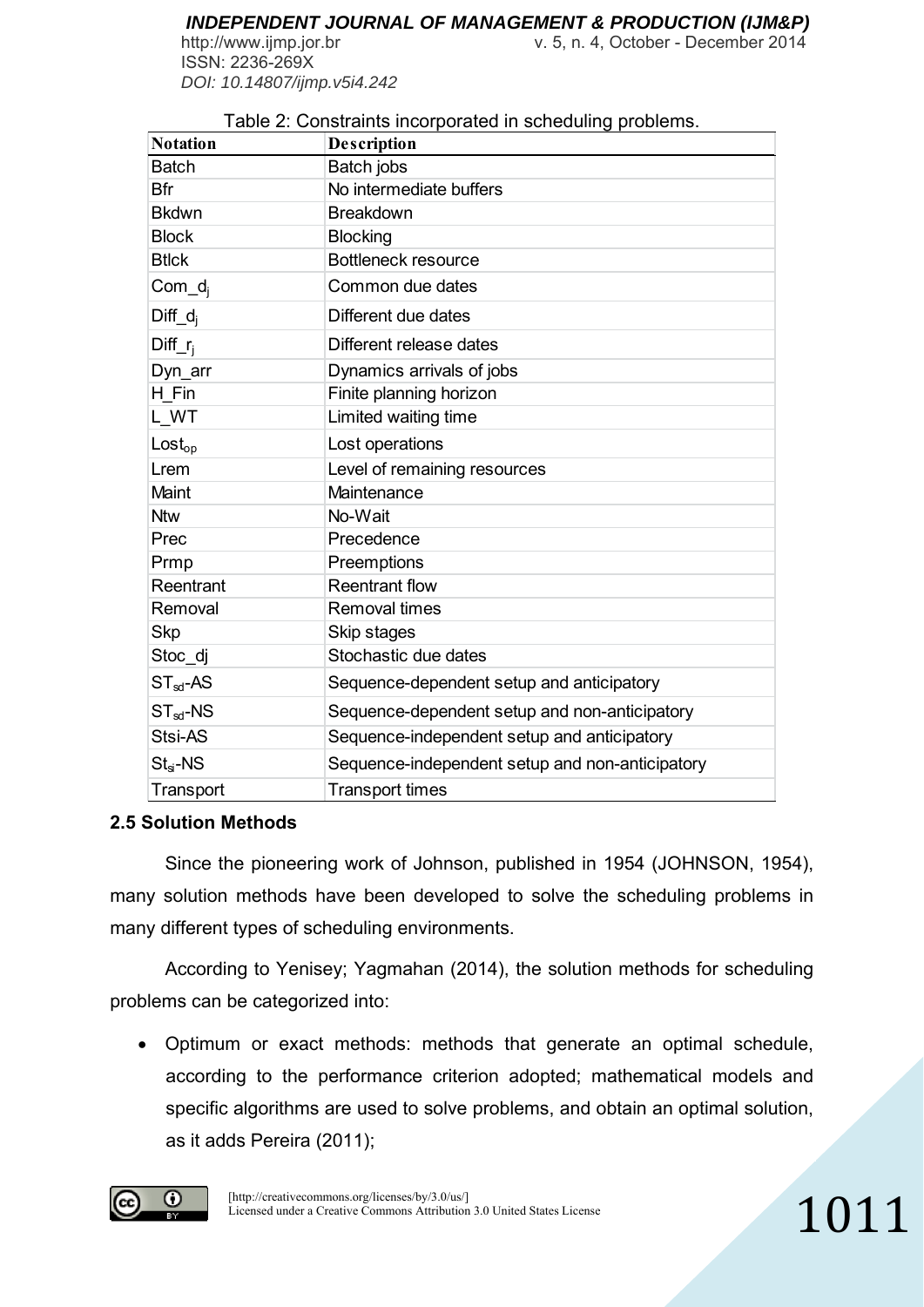Approximate methods: methods that seek to achieve a feasible solution close to the optimum in a reasonable computational time; can be classified, according to Yenisey; Yagmahan (2014), into heuristic and metaheuristic.

 The use of optimum methods is justified when dealing with small problems; the solution for problems, using optimum methods, usually demand high computational time, making the search for optimal solutions not viable (PEREIRA, 2011). Thus, Yenisey; Yagmahan (2014) add that, the optimum methods become inefficient for large problems, since they have many jobs, machines and goals, and are combinatorial optimization problems from NP-hard problems class. Arenales et al. (2007) emphasize that the development of integer programming softwares, such as CPLEX, XPRESS, and LINDO, has improved their ability to solve large problems. The Branch-and-Bound (B&B) method is the approach, according to Yenisey; Yagmahan (2014), most commonly, used to obtain optimal solutions. Arenales et al. (2007) also points the Branch-and-Cut (B&C), Gomory, Benders, Dantzig-Wolf, and Lagrangian Relaxation to obtain optimal solutions.

 Heuristics are methods that generate a schedule of good quality at a reasonable computational time, with no guarantee of optimality. Solutions obtained by heuristics can be used as an initial solution in improving heuristics and metaheuristics. According to Souza; Moccellin (2000) heuristics can be subclassified into:

- Constructive heuristic: the schedule, adopted as the problem solution, is obtained: i) directly from the ordering of jobs by priority indexes, calculated according to the processing times of the jobs; ii) by sorting the best schedule jobs, from a set of schedules obtained, also using priority indexes associated with the jobs, or; iii) from the successive generation of partial schedules jobs, to obtain a complete schedule through some criterion insertion of jobs, and;
- Improvement heuristic: the schedule, adopted as the problem solution, is obtained from initial solutions that, through some iterative procedure (usually involving exchanges of positions jobs in original schedule), are improved, seeking to achieve a better solution, than the current one, according as the performance criterion adopted.

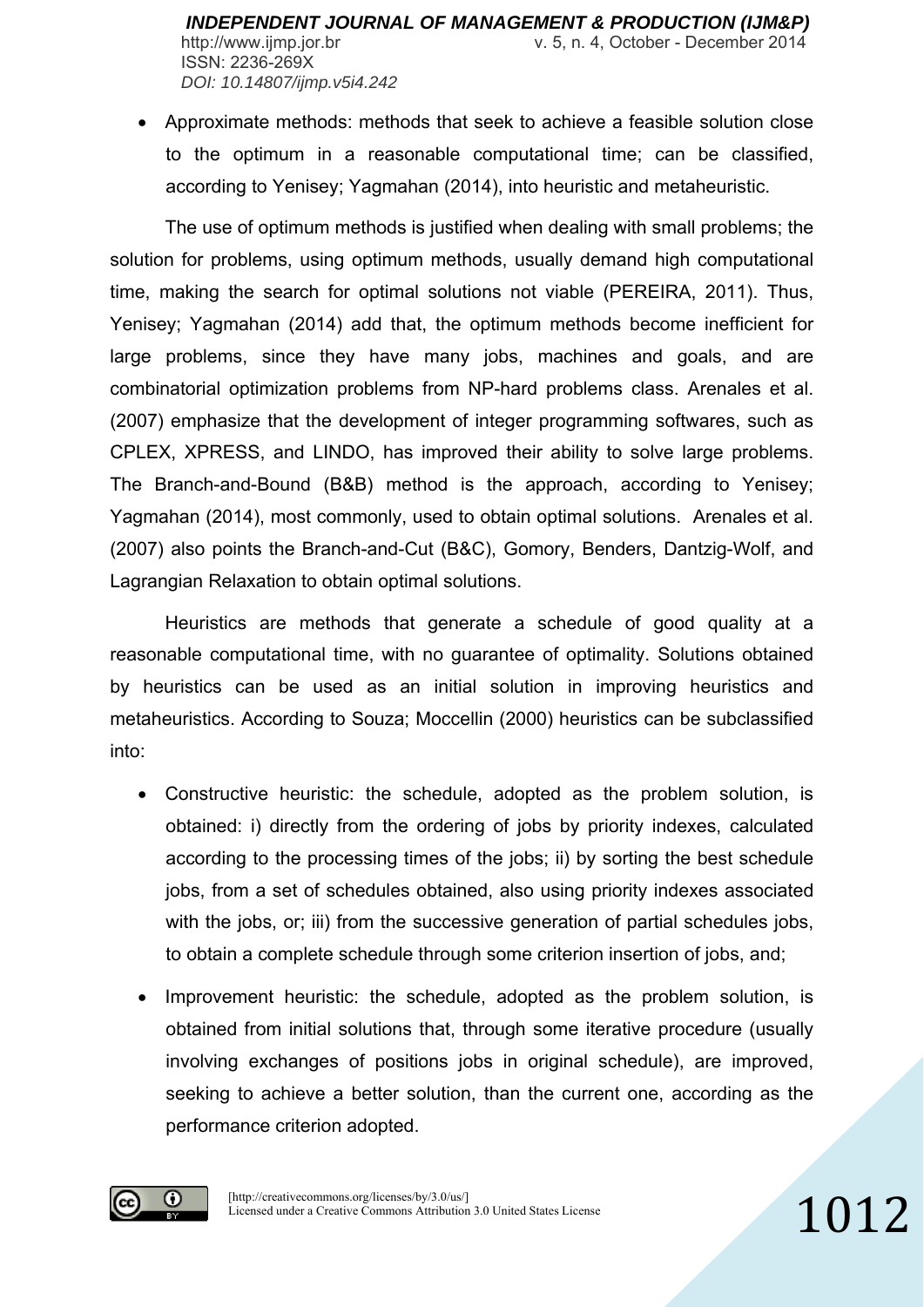- Metaheuristics are procedures that coordinate local search strategies at a higher level, creating a process to avoid local minimum, conducting a search of the most robust solution to a problem (GLOVER; KOCHENBERGER, 2003); although there is no consensus in the literature concerning a standard subclassification of metaheuristic, this can be used (PEREIRA, 2011; OLIVEIRA, 2008; and SERAPIÃO, 2009):
- Metaheuristics of relaxation: "…procedures to solve problems with modifications to the original model, the generated solution provides the solution to the original problem." (PEREIRA, 2011, p. 6). This kind of metaheuristics simplifies the real problem, removing and modifying some restrictions of it (OLIVEIRA, 2008).
- Metaheuristics of neighborhood search: "… procedures that run search spaces, which should be considered at each step, the neighborhood of the solution obtained in the previous interaction." (PEREIRA, 2011, p. 16); e.g., according to Blum; Roli (2003), Dreo et al. (2007) and Yenisey; Yagmahan (2014) are: Greedy Randomized Adaptive Search Procedure (GRASP); Tabu Search (TS); Guided Local Search (GLS), Iterated Local Search (ILS), Local Search (LS), and, Variable Neighborhood Search (VNS).
- Metaheuristics based on evolutionary methods: "…procedures focused on sets of solutions that evolve in this space." (PEREIRA, 2011, p. 16); e.g., according to Dreo et al. (2007), Simon (2013) and Yenisey; Yagmahan (2014) : Genetic Algorithm (GA); Estimation of Distribution Algorithm (EDA); Differential Evolution (DE); Memetic Algorithm (MA); Simulated Annealing (SA); Scarter Search (SS); Artificial Immune System (AIS); Colonial Competitive Algorithm (CCA);.and Harmorny Search Optimization (HSO),
- Metaheurisitcs based on swarm intelligence: procedures based on swarm intelligence include any attempt to design algorithms in order to solve problems inspired by the collective behavior of social insects and other animal societies (BONABEAU; DORIGO; THERAULAZ, 1999). Examples of methods based on swarm intelligence are: Ant Colony Optimization (ACO); Particle Swarm Optimization (PSO); Artificial Bee Colony (ABC); Firefly Algorithm (FA);

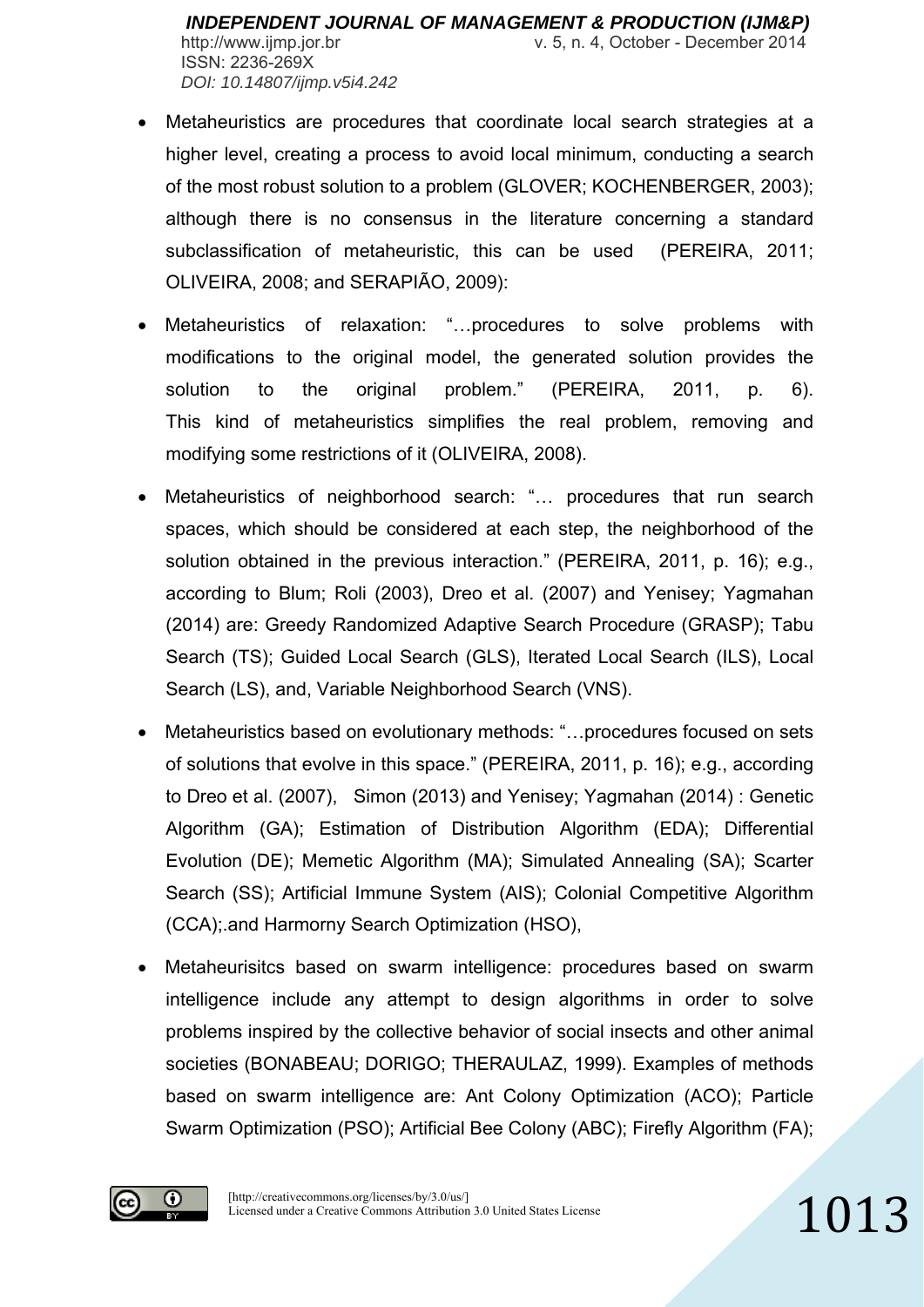Shuffled Frog-Leaping (SFL); and Bacterial Foraging Optimization (BFO) (SERAPIÃO, 2009 and RUIZ-VANOYE, 2012);

 Hybrids metaheuristics: "…procedures that combine two or more metaheuristics and uses search strategies." (PEREIRA, 2011, p. 16).

 Boschetti et al. (2009) adds and emphasizes the use of hybrid methods or matheuristics, algorithms that are developed from the interoperation of metaheuristics and mathematical programming techniques.

# **3. RESEARCH METHODOLOGY**

 The methods qualitative and quantitative were used in this research. For the purpose, this research was classified as descriptive, explanatory, methodological, and as bibliographical.

 The databases used in the literature review were: Compendex; Digital Library of Theses and Dissertations; DOAJ; Emerald; Hindawi, Open J-Gate; IEEE Xplore; Science Direct; Web of Knowledge; Scielo and; Brazilian Digital Library (BDTD); Scirus, and; Scopus. The keywords used were: flow shop; hybrid flow shop; flexible flow shop; multiple machines flow shop; flow shop with multiple machines; biobjective; tri-objective, multi-objective; bicriteria; tricriteria, and; multicriteria. An extensive combination of keywords was also used to identify the published papers. A time limitation has not been established.

For each paper, the following topics were reviewed:

- i) The machine set environments in Hybrid Flow Shop considered: identical (ID); uniform (UN); unrelated (UR), or; dedicated (DED);
- ii) The performance criteria adopted;
- iii) The considered constraint(s);
- iv) Objective function used: bicriteria; tricriteria; multicriteria;
- v) Solution method(s) developed, in terms of:
	- Methods categories: optimum methods; approximate methods;
	- Approximate methods classification: heuristic; metaheuristic;
	- Heuristics subclassification: constructive; improvement;

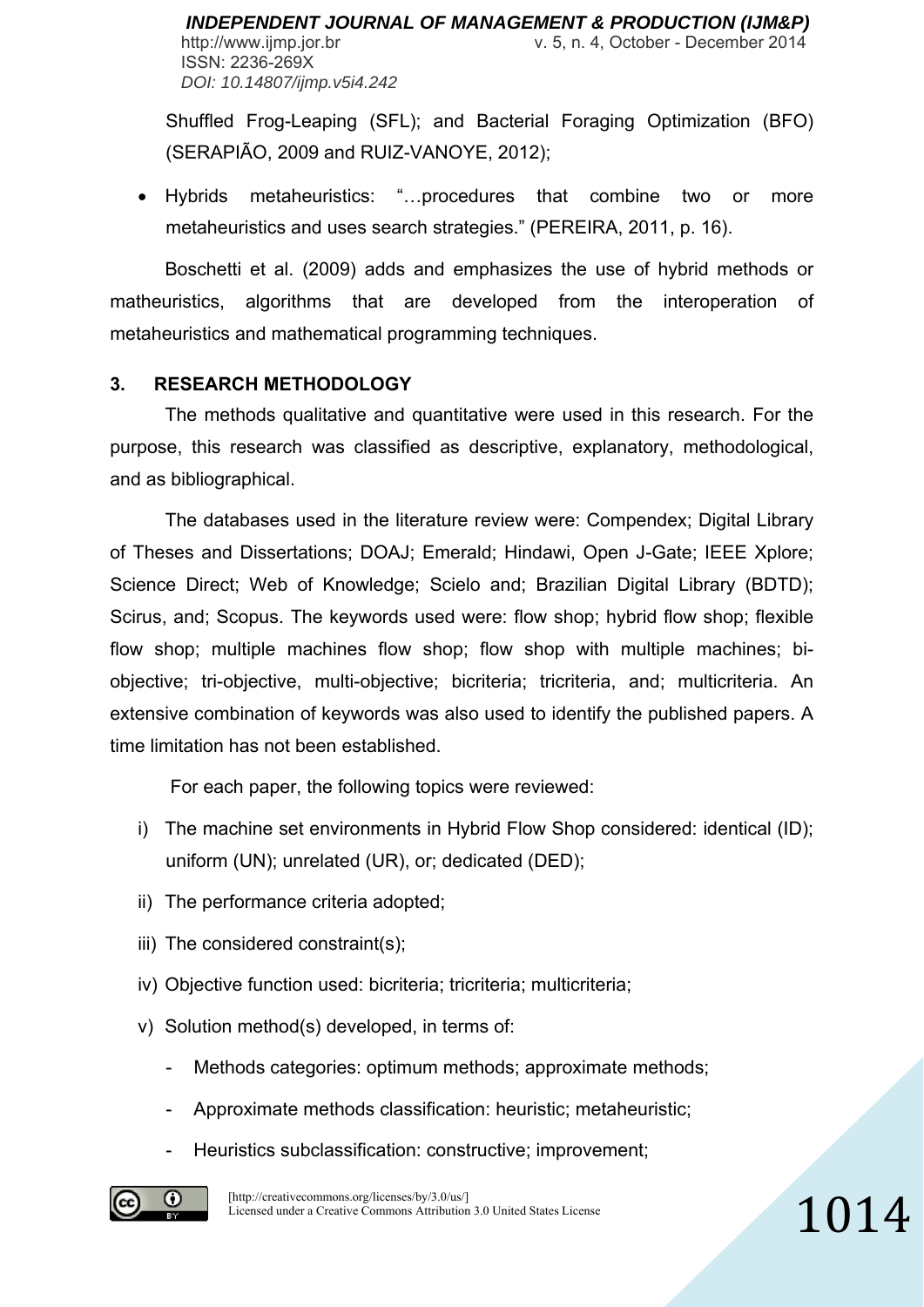- Metaheuristics subclassification: neighborhood search; evolutionary; swarm intelligence; hybrids;
- Optimum method type developed;
- Metaheuristic type developed.

 Analyses were made based on the number of publications and percentage of occurrence.

In the review, only papers that consider the performance criteria simultaneously, in the same objective function, were reviewed.

# **4. MULTICRITERIA HYBRID FLOW SHOP SCHEDULING PROBLEM: LITERATURE REVIEW**

A literature review on the development of solution methods for the bicriteria, and multicriteria scheduling problem was presented by Nagar, Heragu & Haddock (1995); but, the authors did not identify the publications addressing the Hybrid Flow Shop scheduling problem.

Several papers that address the Hybrid Flow Shop scheduling problem with two or more performance criteria have been identified, however, many of these papers deal with the development and analysis methods for each criterion separately.

 In the review, 46 articles that simultaneously consider the performance criteria found: Hayrinen et al. (2000); Liu; Chang (2000); Janiak; Lichteinsten (2001); Gupta et al. (2002); Tang et al. (2002); Lin; Liao (2003); Jungwattanaki et al. (2005); Quadt; Kuhn (2005); Sawik (2005); Akrami; Karimi; Hosseini (2006); Torabi; Fatemi-Ghomi; Karimi (2006); Janiak et al. (2007); Jenabi et al. (2007); Jungwattanaki et al. (2007); Quadt; Kuhn (2007); Sawik (2007); Xuan; Tang (2007); Fakhrzad; Heydari (2008); Jungwattanaki et al. (2008); Khalouli; Ghedjati; Hamzaoui (2008); Mahdavi et al. (2008); Behnamian; Fatemi Ghomi; Zandieh (2009); Davoudpour; Ashrafi (2009); Jungwattanaki et al. (2009); Naderi; Zandieh; Roshanaei (2009); Naderi et al. (2009), Weng; Fujimura (2009a); Weng; Fujimura (2009b); Behnamian; Zandieh; Fatemi Ghomi (2010); Dugardin; Yalaoui; Amodeo (2010); Karimi; Zandieh; Karamooz (2010); Khalouli; Ghedjati; Hamzaoui (2010); Li; Wang; Huo (2010); Rashidi; Jahandar; Zandieh (2010); Behnamian; Zandieh (2011); Cho et al. (2011); Li et al.

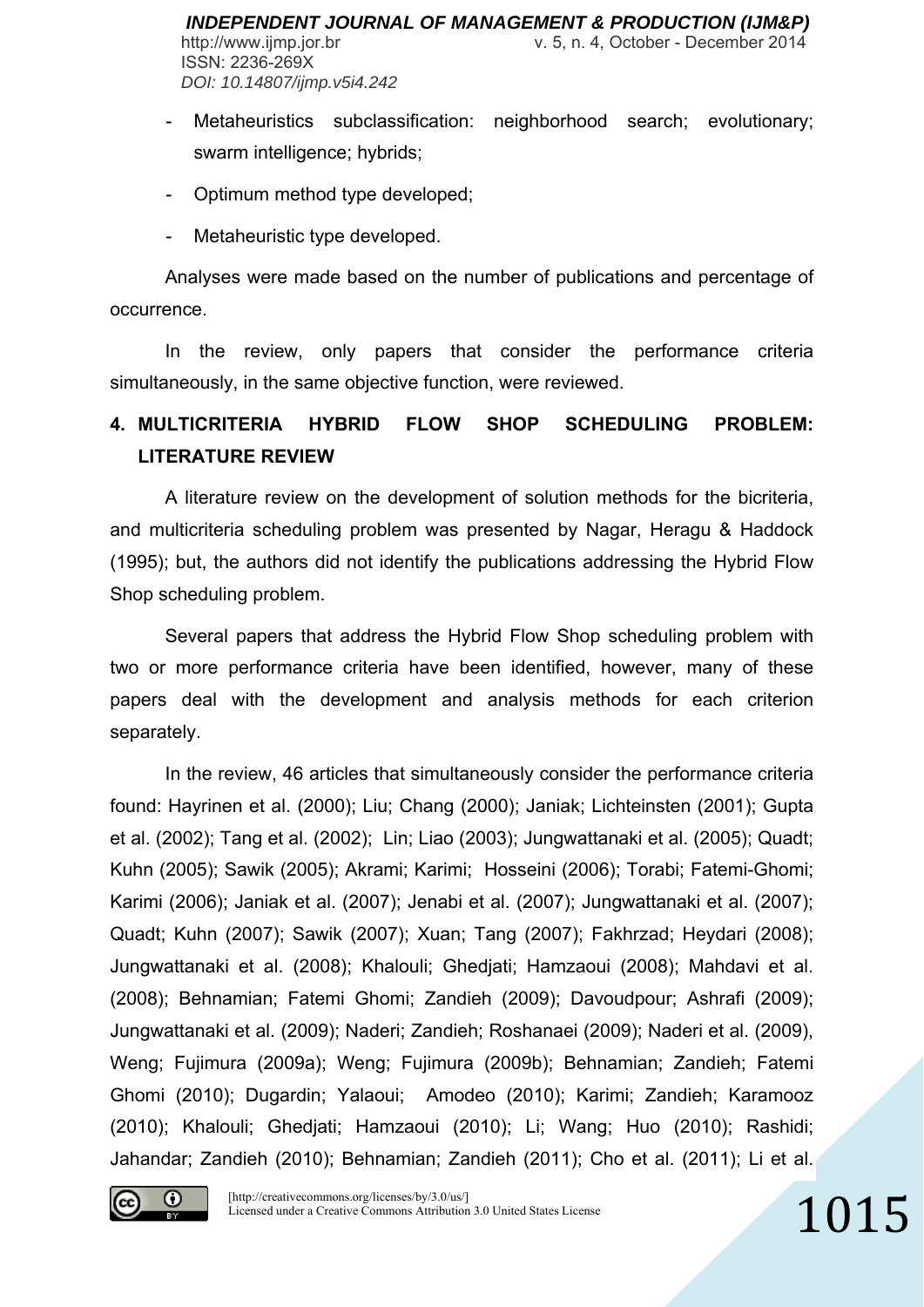http://www.ijmp.jor.br v. 5, n. 4, October - December 2014

ISSN: 2236-269X *DOI: 10.14807/ijmp.v5i4.242*

(2011); Mousavi; Zandieh; Amiri (2011); Pereira (2011); Zandieh; Karimi (2011); Han et al. (2012); Weng; Wei; Fujimura (2012); Bozorgirad; Logendran (2013); Ebrahiny; Fatemi Ghomi; Karimi (2013); Fadaei; Zandieh (2013); and Jolai et al. (2013).

In addition to what was related above, Sang (2013) points out problems on the mixed integer programming model to Hybrid Flow Shop scheduling proposed by Behnamian; Zandieh (2011). Tables 3: summarizes the main points reviewed in every paper.

|                                               | The machine         | <b>JUILUUIIIIIII PIUDICIII</b>                                     |                                                | <b>INVICW OUTHING</b>        | <b>Solution methods</b>                              |                                                                               |  |
|-----------------------------------------------|---------------------|--------------------------------------------------------------------|------------------------------------------------|------------------------------|------------------------------------------------------|-------------------------------------------------------------------------------|--|
| <b>Papers</b>                                 | set<br>environments | Performance<br><b>Criterions</b>                                   | <b>Constraints</b>                             | Objective<br><b>Function</b> | <b>Category and</b><br><b>Classification</b>         | Sub<br><b>Classification</b><br>or Type                                       |  |
| Hayrinen et<br>al. (2000)                     | <b>UR</b>           | $\Sigma T_j$ ; $\Sigma W_j$ ;<br>IBS; NF                           | $ST_{sd}$ -NS<br>Loss <sub>op</sub>            | Multicriteria                | Approximate:<br>i) Heuristic                         | i) Improvement                                                                |  |
| Liu; Chang<br>(2000)                          | ID                  | TST; TSC                                                           | $ST_{sd}$ -NS                                  | <b>Bicriteria</b>            | - Optimum                                            | MIP and<br>Rel_Lag                                                            |  |
| Janiak;<br>Lichteinsten<br>(2001)             | ID                  | $\Sigma w_j E_j$ ; $\Sigma w_j T_j$ ;<br>$\Sigma w_j W_j$          |                                                | Tricriteria                  | - Approximate:<br>i) Heuristic                       | i) Constructive                                                               |  |
| Gupta et al.<br>(2002)                        | ID                  | $\Sigma E_j$ ; $\Sigma T_j$ ;<br>$C_{\text{max}}$ ; $\sum c_i d_i$ |                                                | Multicriteria                | - Approximate:<br>i) Heuristic; ii)<br>Metaheuristic | i) Constructive;<br>ii)<br>Neighborhood<br>Search: LS                         |  |
| Tang et al.<br>(2002)                         | ID                  | $\Sigma w_j E_j$ ; $\Sigma w_j T_j$                                | Batch<br>Prec<br>$ST_{si}$ -NS<br>Removal      | <b>Bicriteria</b>            | - Optimum;<br>- Approximate:<br>i) Heuristic         | MIP and<br>Rel Lag/PD<br>i) Improvement                                       |  |
| Lin; Liao<br>(2003)                           | <b>DED</b>          | $\Sigma W_i$ ; $\Sigma$ OT                                         | <b>Batch</b><br>$ST_{sd}$ -NS                  | <b>Bicriteria</b>            | - Approximate:<br>i) Heuristic                       | i) Improvement                                                                |  |
| Jungwattanaki<br>et al. (2005)                | <b>UR</b>           | $C_{max}$ ; $\Sigma U_j$                                           | $ST_{sd}$ -NS                                  | <b>Bicriteria</b>            | - Approximate:<br>i) Heuristic; ii)<br>Metaheuristic | i) Constructive;<br>ii) Evolutionary:<br>GA and SA                            |  |
| Quadt: Kuhn<br>(2005)                         | ID                  | TSC; IC;<br>$\sum c_i U_i$ ;<br>$\Sigma \hat{F}_i/n$               | <b>Batch</b>                                   | Multicriteria                | - Approximate:<br>i) Heuristic                       | i) Constructive                                                               |  |
| Sawik (2005)                                  | ID                  | $\Sigma U_j$ ; $\Sigma T_j$ ;<br>$T_{\text{max}}$ ; TWR            | <b>Batch</b><br>Zbfr<br>H Fin                  | Multicriteria                | - Optimum                                            | <b>MIP</b>                                                                    |  |
| Akrami;<br>Karimi;<br>Hosseini<br>(2006)      | ID                  | TSC; $\Sigma F_i/n$                                                | <b>Batch</b><br>$ST_{si}$ -NS<br>Zbfr<br>H Fin | Bicriteria                   | - Optimum<br>- Approximate:<br>i)<br>Metaheuristc    | <b>MIP</b><br>i)<br>Neighborhood<br>Search: TS;<br>and<br>Evolutionary:<br>GA |  |
| Torabi;<br>Fatemi-<br>Ghomi; Karimi<br>(2006) | ID                  | TST; TC;<br>WIP; IC                                                | <b>Batch</b><br>$ST_{si}$ -NS<br>$H_F$ in      | Multicriteria                | - Optimum<br>- Approximate:<br>i)<br>Metaheuristc    | <b>MIP</b><br>i) Evolutionary:<br>GA                                          |  |
| Janiak et al.<br>(2007)                       | ID                  | $\Sigma w_j E_j$ ; $\Sigma w_j T_j$ ;<br>$\Sigma w_i W_i$          |                                                | Tricriteria                  | - Approximate:<br>i)<br>Metaheuristc                 | <b>MIP</b><br>i)<br>Neighborhood<br>Search :TS;<br>Evolutionary:              |  |

Table 3: Papers that presents solution methods for multicriteria Hybrid Flow Shop scheduling problem – Review Summary



[http://creativecommons.org/licenses/by/3.0/us/]

Licensed under a Creative Commons Attribution 3.0 United States License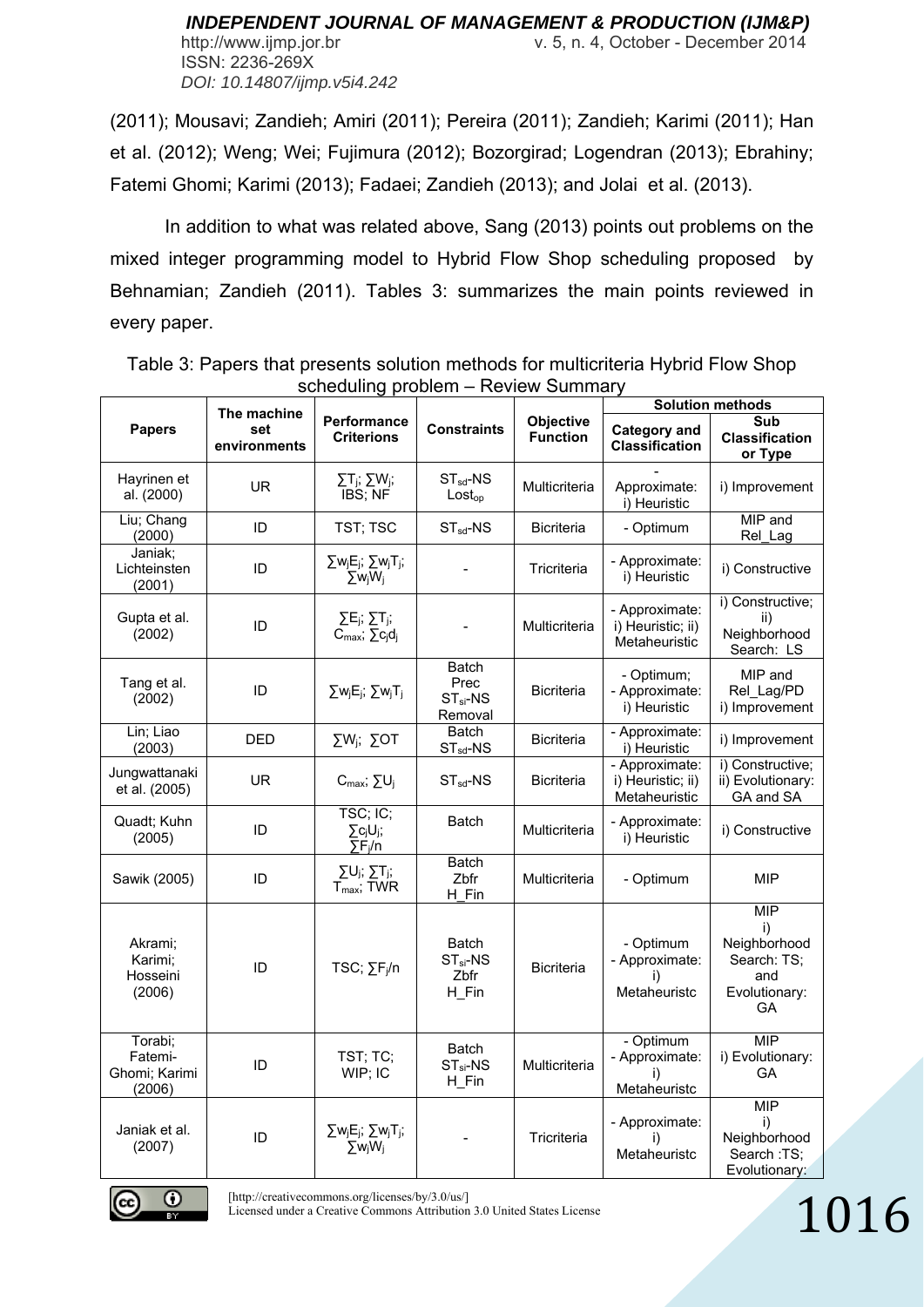ISSN: 2236-269X *DOI: 10.14807/ijmp.v5i4.242*

http://www.ijmp.jor.br v. 5, n. 4, October - December 2014

|                                                      |           |                                                                                                                             |                                                          |                   |                                                                  | SA;                                                                                                              |      |
|------------------------------------------------------|-----------|-----------------------------------------------------------------------------------------------------------------------------|----------------------------------------------------------|-------------------|------------------------------------------------------------------|------------------------------------------------------------------------------------------------------------------|------|
|                                                      |           |                                                                                                                             |                                                          |                   |                                                                  | and Hybrid:<br>TS/SA                                                                                             |      |
| Jenabi et al.<br>(2007)                              | <b>UR</b> | TST; CE                                                                                                                     | <b>Batch</b><br>$ST_{si}$ -NS<br>H Fin<br>Skp_Stage      | <b>Bicriteria</b> | - Optimum<br>- Approximate:<br>i) Heuristic; ii)<br>Metaheuristc | <b>MIP</b><br>i) Constructive<br>ii) Hybrid:<br>GA/SA                                                            |      |
| Jungwattanaki<br>et al. (2007)                       | <b>UR</b> | $C_{max}$ ; $\Sigma U_j$                                                                                                    | $ST_{sd}$ -NS                                            | <b>Bicriteria</b> | - Approximate:<br>i) Heuristic;                                  | i) Constructive                                                                                                  |      |
| Quadt; Kuhn<br>(2007)                                | ID        | TSC; $\Sigma F_i/n$                                                                                                         | <b>Batch</b><br>$ST_{si}$ -AS<br>Skp_Stage               | <b>Bicriteria</b> | - Approximate:<br>Metaheuristc                                   | i) Evolutionary:<br>GA                                                                                           |      |
| Sawik (2007)                                         | ID        | $\Sigma U_i$ ; CPT                                                                                                          | Zbfr<br>$H_F$ in                                         | <b>Bicriteria</b> | - Optimum<br>- Approximate:<br>i) Heuristc                       | <b>MIP</b><br>i) Contructive                                                                                     |      |
| Xuan; Tang<br>(2007)                                 | ID        | $\Sigma w_j C_j$ ; $\Sigma w_j W_j$                                                                                         | $ST_{si}$ -NS<br>Transport<br>Loss <sub>op</sub><br>Prec | <b>Bicriteria</b> | - Optimum                                                        | Rel_Lag                                                                                                          |      |
| Fakhrzad;<br>Heydari<br>(2008)                       | ID        | $\Sigma$ c <sub>j</sub> E <sub>j</sub> ; $\Sigma$ c <sub>j</sub> T <sub>j</sub>                                             | $ST_{si}$ -NS<br><b>Btlck</b><br>Lrem                    | <b>Bicriteria</b> | - Optimum<br>- Approximate:<br>i) Heuristc; ii)<br>Metaheuristic | <b>MIP</b><br>i) Constructive<br>ii)<br>Neighborhood<br>Search: TS;<br>Evolutionary:<br>SA; and<br>Hybrid: SA/TS |      |
| Jungwattanaki<br>et al. (2008)                       | <b>UR</b> | $C_{\text{max}}$ ; $\Sigma U_i$                                                                                             | $ST_{sd}$ -NS<br>Diff_rj                                 | <b>Bicriteria</b> | - Approximate:<br>i) Heuristc; ii)<br>Metaheuristic              | i) Constructive<br>ii) Evolutionary:<br>GA                                                                       |      |
| Khalouli;<br>Ghedjati;<br>Hamzaoui<br>(2008)         | ID        | $\Sigma w_j E_j$ ; $\Sigma w_j T_j$                                                                                         |                                                          | <b>Bicriteria</b> | - Approximate:<br>i)<br>Metaheuristic                            | i) Swarm<br>Intelligence:<br><b>ACO</b>                                                                          |      |
| Mahdavi et al.<br>(2008)                             | ID        | $\Sigma w_j T_j$ ; $\Sigma w_j L_j$                                                                                         | <b>Batch</b><br>$ST_{si}$ -NS                            | Bicriteria        | - Optimum<br>- Approximate:<br>i)<br>Metaheuristic               | <b>MIP</b><br>i) Evolutionary:<br>GA                                                                             |      |
| Behnamian;<br>Fatemi<br>Ghomi;<br>Zandieh<br>(2009a) | ID        | $C_{\text{max}}$ ; $\Sigma L_i$ ; $\Sigma T_i$                                                                              | $ST_{sd}$ -NS                                            | Tricriteria       | - Approximate:<br>i)<br>Metaheuristic                            | i) Hybrid:<br>GA/LS/SA/VNS                                                                                       |      |
| Behnamian;<br>Zandieh;<br>Fatemi Ghomi<br>(2009b)    | ID        | $\Sigma E_j$ ; $\Sigma T_j$                                                                                                 | <b>Batch</b><br>$ST_{sd}$ -NS<br>Window_dj               | Bicriteria        | - Approximate:<br>I)<br>Metaheuristic                            | i)<br>Neighborhood<br>Search: VNS;<br>and<br>Evolutionary:<br>SA; and<br>Swarm<br>Intelligence:<br><b>PSO</b>    |      |
| Davoudpour;<br>Ashrafi (2009)                        | ID        | $T_{\text{max}}$ ; $\Sigma C_j$ ;<br>$L_{\text{max}}$ ; $\Sigma w_j T_j$                                                    | $ST_{sd}$ -NS<br>$Diff_r$                                | Multicriteria     | - Approximate:<br>Metaheuristic                                  | i)<br>Neighborhood<br>Search:<br><b>GRASP</b>                                                                    |      |
| Jungwattanaki<br>et al. (2009)                       | <b>UR</b> | $C_{max}$ ; $\Sigma U_j$                                                                                                    | $ST_{sd}$ -NS<br>Skp_Stage                               | <b>Bicriteria</b> | - Approximate:<br>i) Heuristc; ii)<br>Metaheuristic              | i) Constructive<br>ii)<br>Neighborhood<br>Search: TS;<br>and<br>Evolutionary:<br>GA and SA.                      |      |
| O<br>BY.                                             |           | [http://creativecommons.org/licenses/by/3.0/us/]<br>Licensed under a Creative Commons Attribution 3.0 United States License |                                                          |                   |                                                                  |                                                                                                                  | 1017 |

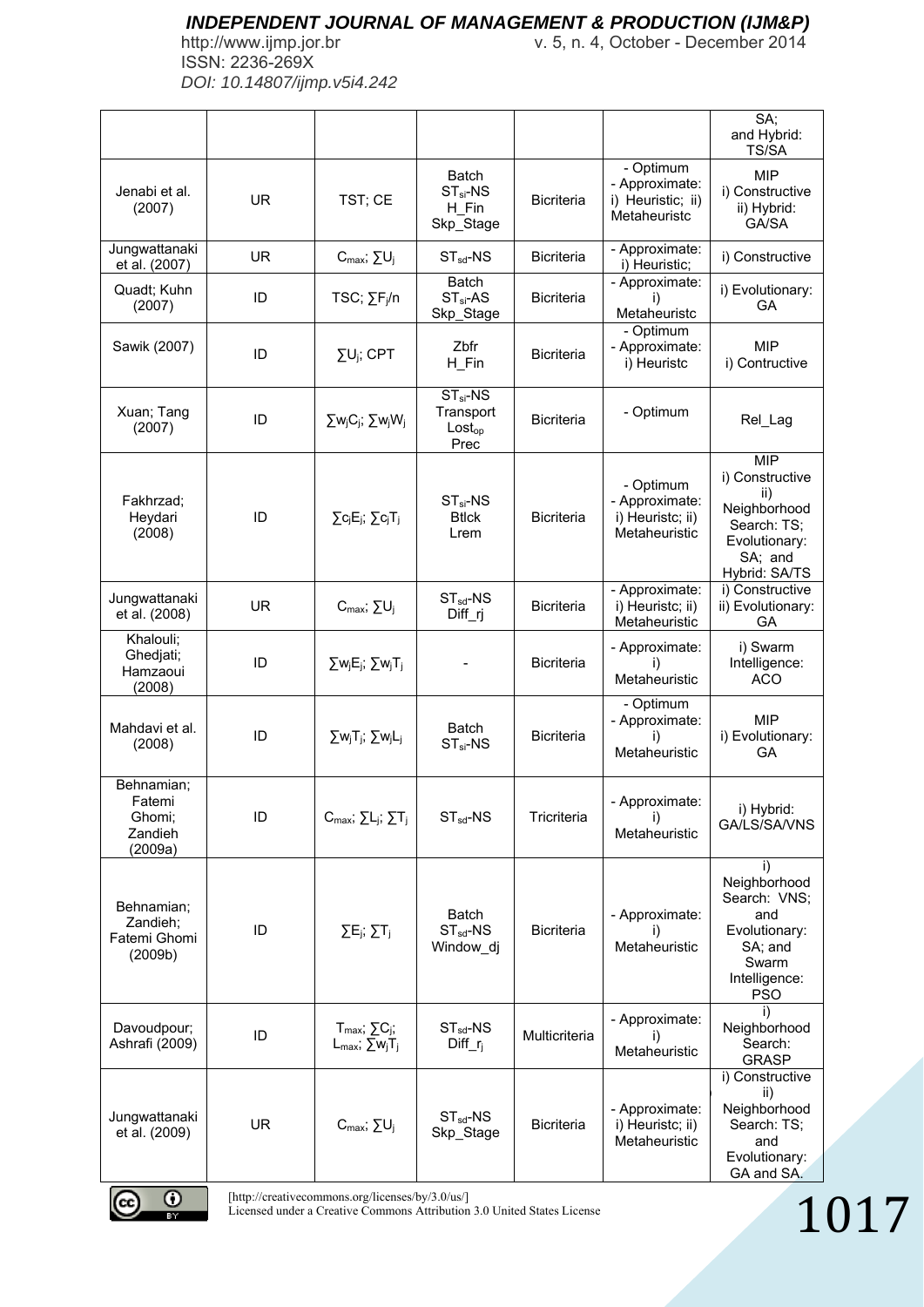ISSN: 2236-269X *DOI: 10.14807/ijmp.v5i4.242*

http://www.ijmp.jor.br v. 5, n. 4, October - December 2014

| Naderi;<br>Zandieh;<br>Roshanaei<br>(2009)   | ID        | $C_{\text{max}}$ ; $T_{\text{max}}$                                                                                         | $ST_{sd}$ -NS                              | <b>Bicriteria</b> | - Approximate:<br>i)<br>Metaheuristic              | i) Hybrid:<br><b>SA/LS</b>                                                                    |      |
|----------------------------------------------|-----------|-----------------------------------------------------------------------------------------------------------------------------|--------------------------------------------|-------------------|----------------------------------------------------|-----------------------------------------------------------------------------------------------|------|
| Naderi et al.<br>(2009)                      | ID        | $C_{\text{max}}$ ; $\Sigma T_i$                                                                                             | $ST_{sd}$ -NS<br>Transport                 | <b>Bicriteria</b> | - Approximate:<br>Ð<br>Metaheuristic               | i) Hybrid:<br>SA/LS                                                                           |      |
| Weng;<br>Fujimura<br>(2009a)                 | UR.       | $\Sigma E_j$ ; $\Sigma T_j$                                                                                                 |                                            | <b>Bicriteria</b> | - Approximate:<br>i) Heuristic                     | i) Improvement                                                                                |      |
| Weng;<br>Fujimura<br>(2009b)                 | ID        | $\Sigma w_j E_j$ ; $\Sigma w_j T_j$                                                                                         |                                            | <b>Bicriteria</b> | - Approximate:<br>i) Heuristic                     | i) Constructive                                                                               |      |
| Dugardin;<br>Yalaoui;<br>Amodeo<br>(2010)    | ID        | BTK; C <sub>max</sub>                                                                                                       | Dom_Estage<br>Reentrant                    | <b>Bicriteria</b> | - Approximate:<br>Metaheuristic                    | i) Evolutionary:<br>GA                                                                        |      |
| Karimi;<br>Zandieh;<br>Karamooz<br>(2010)    | ID        | $C_{\text{max}}$ ; $\Sigma T_i$                                                                                             | <b>Batch</b><br>$ST_{sd}$ -NS<br>Skp_Stage | <b>Bicriteria</b> | - Approximate:<br>Metaheuristic                    | i) Evolutionary:<br>GA                                                                        |      |
| Khalouli;<br>Ghedjati;<br>Hamzaoui<br>(2010) | ID        | $\Sigma w_j E_j$ ; $\Sigma w_j T_j$                                                                                         |                                            | <b>Bicriteria</b> | - Approximate:<br>I)<br>Metaheuristic              | i) Swarm<br>Intelligence:<br>ACO                                                              |      |
| Li; Wang; Huo<br>(2010)                      | ID        | $\Sigma W_i$ ; MIT                                                                                                          | $ST_{sd}$ -NS                              | <b>Bicriteria</b> | - Approximate:<br>i)<br>Metaheuristic              | i) Evolutionary:<br>GA                                                                        |      |
| Rashidi;<br>Jahandar;<br>Zandieh<br>(2010)   | <b>UR</b> | $C_{\text{max}}$ ; $T_{\text{max}}$                                                                                         | $ST_{sd}$ -NS<br><b>Block</b>              | <b>Bicriteria</b> | - Approximate:<br>i)<br>Metaheuristic              | i) Evolutionary:<br><b>GA</b>                                                                 |      |
| Behnamian;<br>Zandieh<br>(2011)              | ID        | $\Sigma E_j$ ; $\Sigma T_j^2$                                                                                               | $ST_{sd}$ -NS<br>L_WT                      | <b>Bicriteria</b> | - Optimum<br>- Approximate:<br>Metaheuristic       | <b>MIP</b><br>i) Evolutionary:<br><b>CCA</b>                                                  |      |
| Cho et al.<br>(2011)                         | ID        | $C_{\text{max}}$ ; $\Sigma T_j$                                                                                             | Reentrant                                  | <b>Bicriteria</b> | - Approximate:<br>i)<br>Metaheuristic              | i) Evolutionary:<br>GA                                                                        |      |
| Li et al. (2011)                             | ID        | $C_{max}; \sum T_j$                                                                                                         | $ST_{sd}$ -NS                              | Bicriteria        | - Approximate:<br>i)<br>Metaheuristic              | i) Evolutionary:<br>GA                                                                        |      |
| Mousavi;<br>Zandieh;<br>Amiri (2011)         | ID        | $C_{\text{max}}$ ; $\Sigma T_j$                                                                                             | $ST_{sd}$ -NS                              | <b>Bicriteria</b> | - Approximate:<br>I)<br>Metaheuristic              | i)<br>Neighborhood<br>Search: VNS                                                             |      |
| Pereira (2011)                               | ID        | $\Sigma w_j E_j$ ; $\Sigma w_j T_j$                                                                                         | $ST_{sd}$ -NS<br>$Diff_r$                  | <b>Bicriteria</b> | - Optimum<br>- Approximate:<br>Ð<br>Metaheuristic  | <b>MIP</b><br>i)<br>Neighborhood<br>Search: ILS;<br>Evolutionary:<br>GA; and<br>Hybrid: GA/LS |      |
| Zandieh;<br>Karimi (2011)                    | ID        | $\Sigma w_j T_j$ ; $C_{\text{max}}$                                                                                         | <b>Batch</b><br>$ST_{sd}$ -NS              | <b>Bicriteria</b> | - Optimum<br>- Approximate:<br>Metaheuristic       | <b>MIP</b><br>i) Evolutionary:<br>GA                                                          |      |
| Han et al.<br>(2012)                         | ID        | $\Sigma w_j E_j$ ; $\Sigma w_j T_j$                                                                                         |                                            | <b>Bicriteria</b> | - Approximate:<br>i)<br>Metaheuristic              | i) Hybrid:<br>PSO/DE                                                                          |      |
| Weng; Wei;<br>Fujimura<br>(2012)             | <b>UR</b> | $\Sigma E_j$ ; $\Sigma T_j$                                                                                                 | Dyn_Arr                                    | <b>Bicriteria</b> | - Approximate:<br>i) Heuristic                     | i) Constructive                                                                               |      |
| Bozorgirad;<br>Logendran<br>(2013)           | UR.       | WIP; $\Sigma T_i$                                                                                                           | <b>Batch</b><br>$ST_{sd}$ -NS              | <b>Bicriteria</b> | - Optimum<br>- Approximate:<br>I)<br>Metaheuristic | MIP<br>i)<br>Neighborhood<br>Search: TS                                                       |      |
| O<br>BY.                                     |           | [http://creativecommons.org/licenses/by/3.0/us/]<br>Licensed under a Creative Commons Attribution 3.0 United States License |                                            |                   |                                                    |                                                                                               | 1018 |

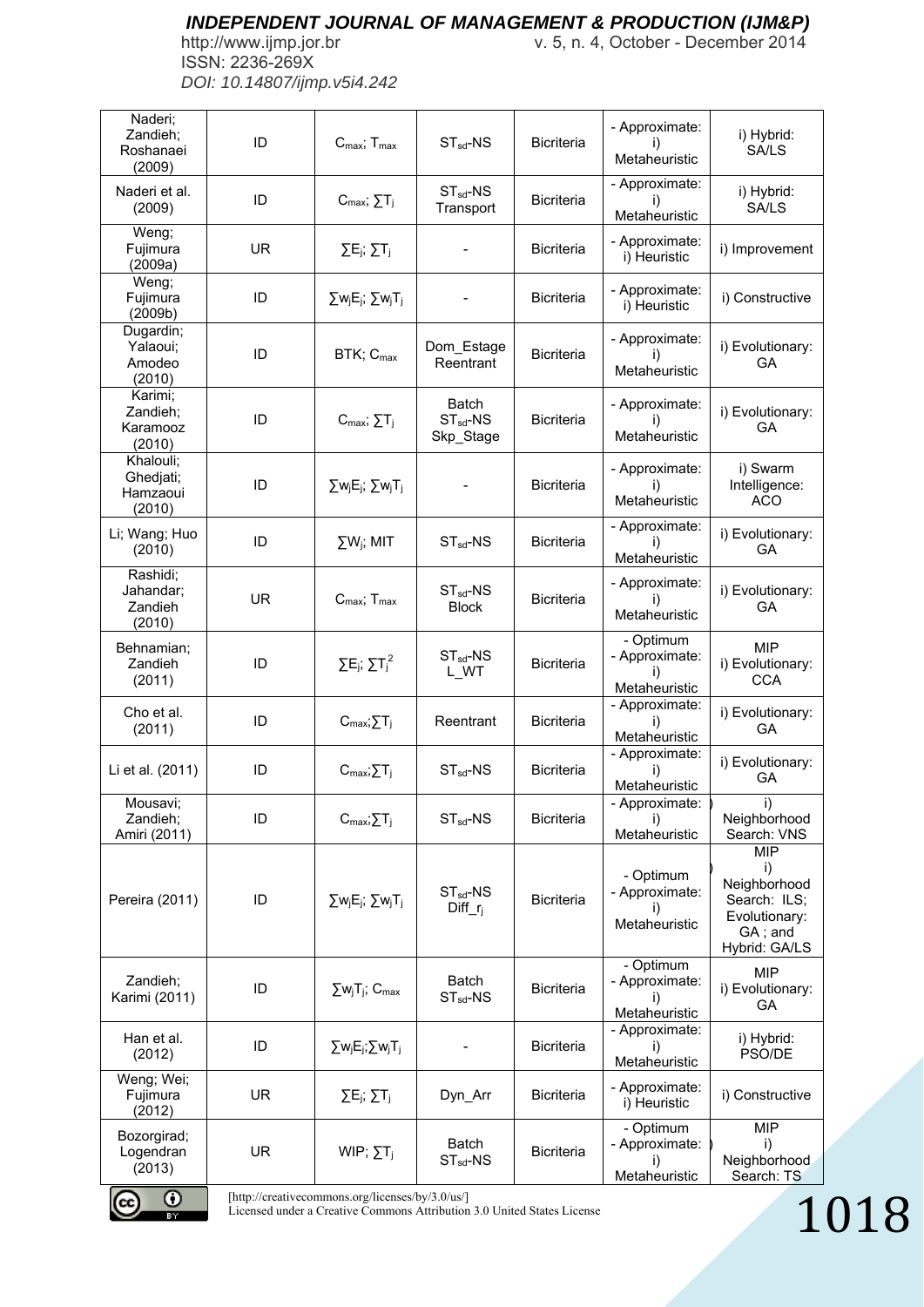http://www.ijmp.jor.br v. 5, n. 4, October - December 2014 ISSN: 2236-269X *DOI: 10.14807/ijmp.v5i4.242*

| Ebrahiny;<br>Fatemi<br>Ghomi; Karimi<br>(2013) | ID | $C_{\text{max}}$ ; $\Sigma T_i$     | $ST_{sd}$ -NS<br>Stoc $d_i$ | <b>Bicriteria</b> | - Approximate:<br>Metaheuristic              | i) Evolutionary:<br>GA       |
|------------------------------------------------|----|-------------------------------------|-----------------------------|-------------------|----------------------------------------------|------------------------------|
| Fadaei;<br>Zandieh<br>(2013)                   | ID | $C_{\text{max}}$ ; $\Sigma T_i$     | Batch<br>$ST_{sd}$ -NS      | <b>Bicriteria</b> | - Approximate:<br>Metaheuristic              | i) Evolutionary:<br>GА       |
| Jolai et al<br>(2013)                          | ID | $C_{\text{max}}$ ; $T_{\text{max}}$ | No-wait                     | <b>Bicriteria</b> | - Optimum<br>- Approximate:<br>Metaheuristic | MIPi)<br>Evolutionary:<br>SA |

# **5. MULTICRITERIA HYBRID FLOW SHOP SCHEDULING PROBLEM: LITERATURE ANALYSES**

Methods for the multicriteria Hybrid Flow Shop (HFS) were found in 46 papers.

Figure 3 shows the number of papers published per year, and Figure 4 shows the evolution of research in multicriteria HFS scheduling problem.



Figure 3: Number of publicarions per year in multicriteria HFS scheduling problem

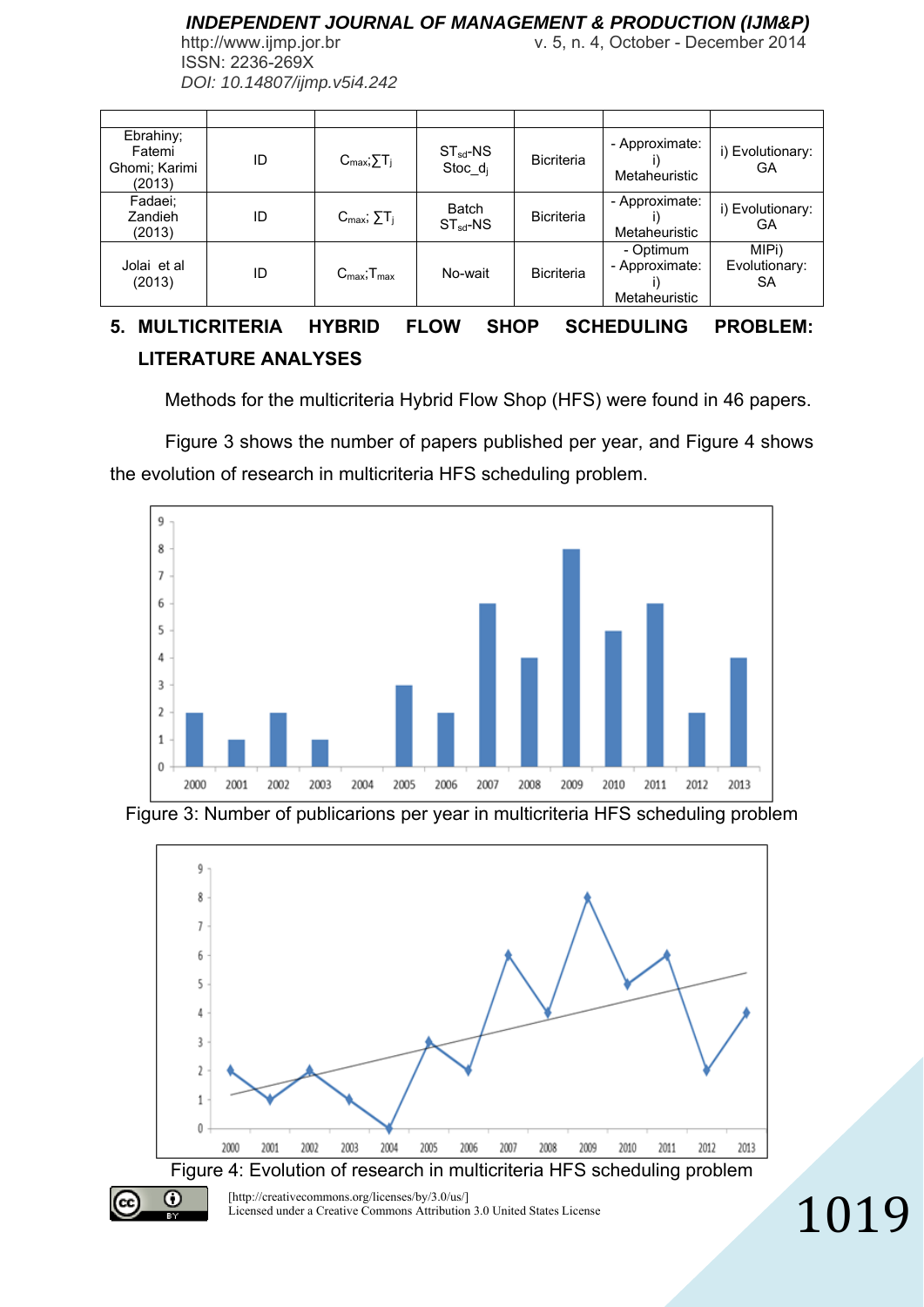When analyzing Figure 4, it can be seen that, although in some years the number of publications decreased, there is a growth trend in the researches in multicriteria HFS.

Regarding to the machine set environments in HFS considered, as shown in Figure 5, in most papers (85%), the identical parallel machines environment is adopted; in 10 (13%), the unrelated parallel machines environment is adopted, and; in only 1 paper (2%), the dedicated parallel machines environment is adopted. Figure 5 shows the percentage of use of the different types of parallel machines in developing solution methods for the multicriteria Hybrid Flow Shop.



Figure 5: Machines types in parallel used for developing solution methods for multicriteria HFS

Restrictions are present in 38 papers (82.60%):

 Setup times restrictions are the ones that appears more, being considered in 81.57% (31 papers) of these papers; dependent and non-anticipatory setup are present in 23 works (74.19% of papers with setup times restrictions); while independent and non-anticipatory setup are present in 7 works (22.59% of papers with setup times restrictions); of papers with setup times restrictions, only Quadt; Kuhn (2007) investigate the development of solution methods with anticipatory setup;

- Batch sizes and scheduling restrictions are present in 36.84%;
- Finite horizon scheduling restrictions, in 13.15%;
- Jobs that can skip stages restrictions are considered in 10.52%;

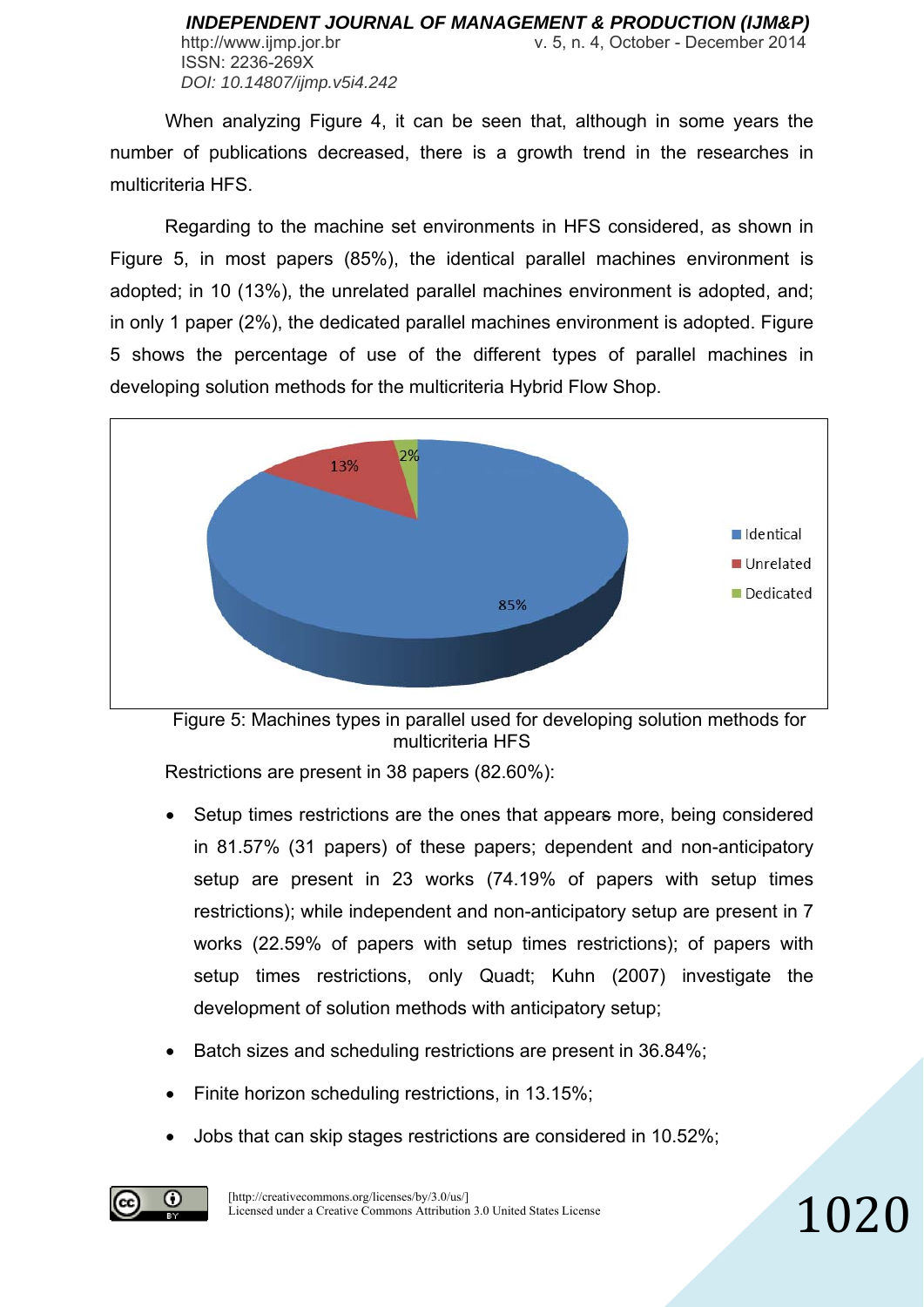- Limited buffers and different release dates restrictions appear in 7.89%;
- Lost operations, precedence, transport time, and reentrant flow restrictions are present in 5.26% of papers each;
- Blocking, removal times, no-wait, stochastic due dates, window due dates, remaining level of resources, resource bottleneck, dominant stage, dynamic arrival of jobs, and limited waiting time restrictions were seen in 2.63% of the papers each.

From the 46 papers, 37 papers (80.43%) address the development of methods with bicriteria function; 3 papers (6.52%) work with the development of methods with a tricriteria function, and; 6 papers (13.04%) address the development of methods with multicriteria function.

Concerning the bicriteria functions, performance criteria related to delayed jobs (ΣT<sub>i</sub>, Σw<sub>i</sub>T<sub>i</sub>, T<sub>max</sub>, ΣU<sub>i</sub>, and ΣW<sub>i</sub>), combined with other criteria, appear in 19 papers (51.35%); Makespan ( $C_{\text{max}}$ ) is present in 16 papers (43,24%); the criteria oriented just-in-time scheduling ( $\sum w_i E_i$  and  $\sum w_i T_i$ ,  $\sum T_i$  and  $\sum E_i$ ,  $\sum c_i E_i$ , and  $\sum c_i T_i$ ) appear in 12 papers (35.29%); Total Setup Cost (TSC) criteria are present in 3 papers (8.10%); Total Setup Time (TST) and Mean Flow Time ( $\sum F_i/n$ ) are adopted in 2 papers each (5.40%); others criteria, as Bottleneck Utilization Rate (BTK), Capacity Utilization Rate (CPT), Inventory Cost (IC), Overtime (OT), Total Idle Time (MIT), and Work-In-Process (WIP) appear in 1 paper each (2.70%).

Regarding the tricriteria functions, earliness, tardiness, and waiting time (∑wjEj, ∑wjTj and ∑wjWj) criteria appear in 2 papers simultaneously (66.66%); Lateness, makespan, and Tardiness ( $C_{\text{max}}$ ,  $\Sigma L_i$  and  $\Sigma T_i$ ) are present in 2 papers simultaneously (33.33%).

In the papers that adopt a multicriteria function, the following performance criteria are considered: Internal Buffer Size (IBS); Inventory Cost (IC); Lateness Maximum ( $L_{max}$ ); Makespan ( $C_{max}$ ); Maximum Tardiness ( $T_{max}$ ); Mean Flow Time (∑Fj/n); Number of Families (NF); Number of Late Jobs (ΣUj); Tardy Work Ratio (TWR); Total Completion Time (ΣCj); Total Earliness (∑Ej); Total Lateness (ΣLj); Total Setup Cost (TSC); Total Setup Time (TCT); Total Tardiness (ΣT<sub>i</sub>); Total Waiting (∑Wj); Transport Cost (TC); Weighted Due Date of Jobs (Σcjdj); Weighted Number of

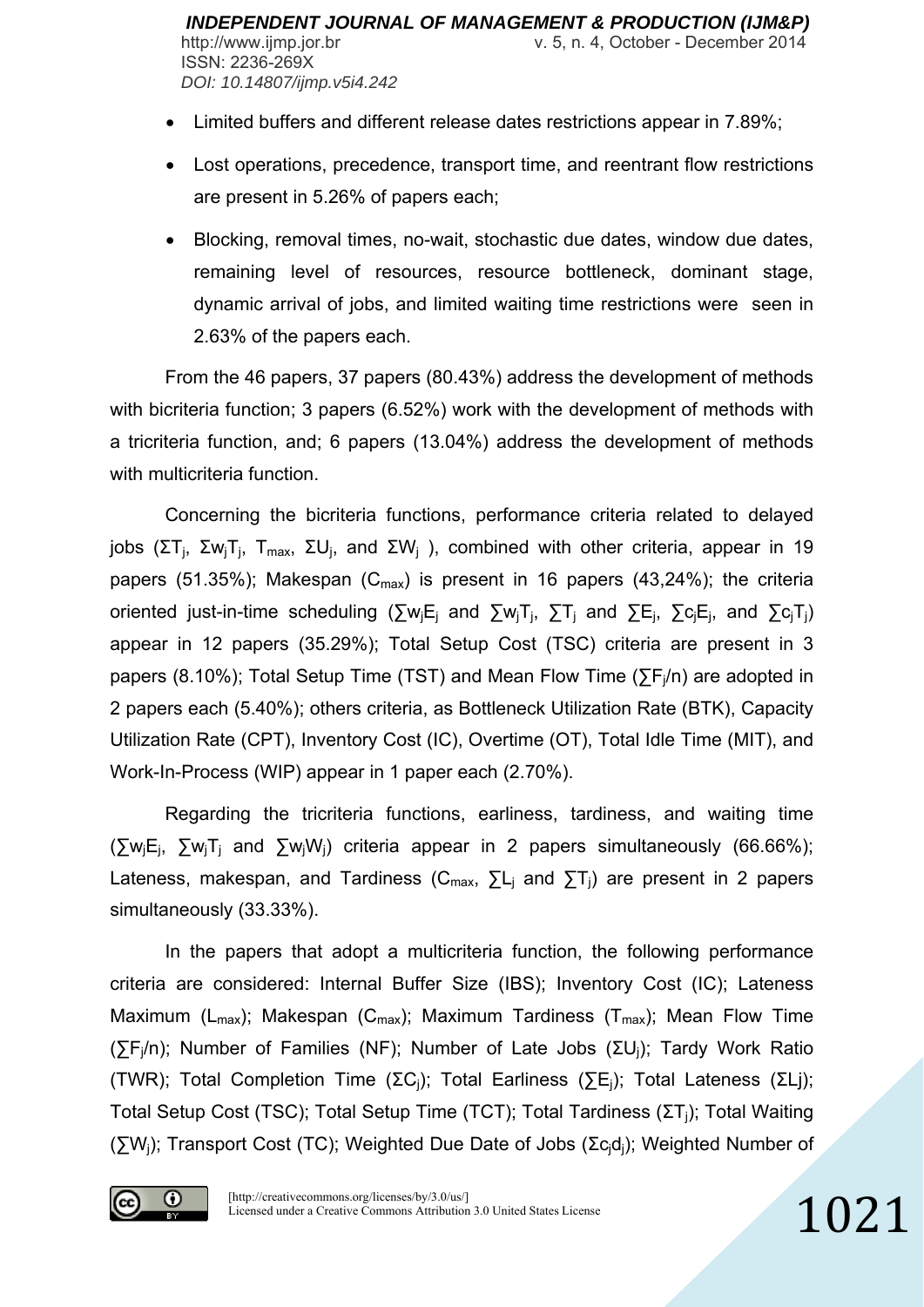Late Jobs (Σc<sub>i</sub>U<sub>i</sub>); Weighted Total Tardiness (Σw<sub>i</sub>T<sub>i</sub>), and; Work-In-Process (WIP). The performance criteria related to delayed or advances of jobs (ΣT<sub>i</sub>, Σw<sub>i</sub>T<sub>i</sub>, T<sub>max</sub>, L<sub>max</sub>, ΣE<sub>i</sub>, ΣU<sub>i</sub> and ΣW<sub>i</sub>), combined with others criteria, stand out as the performance criteria most frequently adopted (83.33%).

Regarding the solution methods developed, in terms of methods categories, it was found that 30 papers (65.21%) presents approximate methods; 3 papers (6.52%) presents optimum methods, and; 13 (28.26%) presents methods in both categories.

It stands out that, several papers that present methods in both categories, do not address the development of optimum methods. These papers present only mixed integer programming formulations, that are solved by specific solvers (i.e., CPLEX), and their results provide parameters to evaluate the approximate methods developed.

Considering both papers that describe only the approximate methods as those present methods in both categories, the vast majority develop metaheuristics, present in 33 papers (71.73%); heuristics appear in 16 (34.78%).

Concerning the heuristics subclassification, from the 16 papers, that investigates the development of heuristics, 12 papers (75%) deal with the development of constructive heuristics, and; 4 (25%) deal with the development of improvement heuristics.

Concerning the metaheuristic subclassification, from the 33 papers that present metaheuristics, 10 papers (30.30%) present metaheuristics of neighborhood search; 21 (63.63%) presents metaheuristics based on evolutionary methods; 3 (9,09%) presents metaheuristics based on swarm intelligence; and; 8 papers (24.24%) presents hybrids metaheuristics.

From the papers which present metaheuristics, it was observed that several papers develop more than one type of method; the Genetic Algorithm stands out as one of the methods that is most often adopted, being present in 19 papers (57.57%); Simulated Annealing appears in 10 papers (30.30%); Tabu Search appear in 5 (15.15%); Local Search in 5 (15.15%); Variable Neighborhood Search appears in 3 papers (9,09%); Ant Colony Optimization, and Particle Swarm Optimization appear in 2 papers each (5,88%), and; Colonial Competitive Algorithm, Differential Evolution,



[http://creativecommons.org/licenses/by/3.0/us/] Licensed under a Creative Commons Attribution 3.0 United States License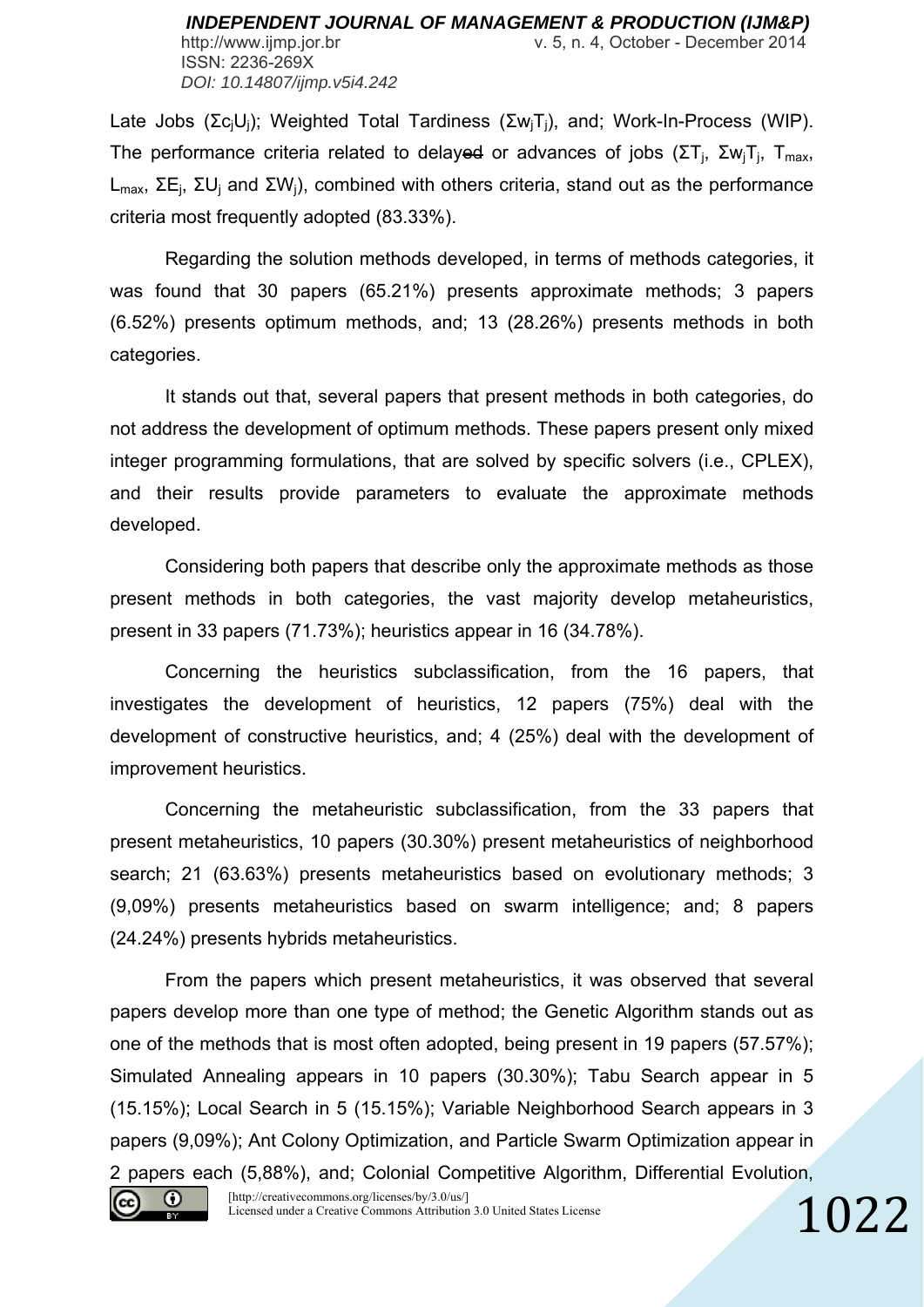http://www.ijmp.jor.br v. 5, n. 4, October - December 2014

ISSN: 2236-269X *DOI: 10.14807/ijmp.v5i4.242*

Greedy Randomized Adaptive Search Procedure, and Iterated Local Search appear in 1 each (6.06%).

In relation to papers that address the development of hybrids metaheuristics, solution methods that combine Tabu Search and Simulated Annealing are presented by Janiak et al (2007), and Fakhrzad; Heydari (2008); Local Search combined with Simulated Annealing is presented by Naderi; Zandieh; Roshanaei (2009), and Naderi et al. (2009); Local Search combined with Genetic Algorithm is presented by Pereira (2011); Genetic Algorithm with Simulated Annealing is presented by Jenabi; Fatemi Ghomi; Karimi (2007); Genetic Algorithm with Local Search, Simulated Annealing and Variable Neighborhood Search is presented by Behanamian; Fatemi Ghomi; Zandieh (2009); one solution method that combines Swarm Optimization with Differential Evolution is presented by Han et al. (2012).

Concerning the optimum method type, from the 15 papers, 12 papers (80%) present and discuss the development of methods based only on programming linear and non-linear mathematical formulations, according to the characteristics of the problems under study; only 3 papers (20%) present mathematical formulations and discuss the development of methods based on Lagrangian Relaxation and Dynamic Programming.



Figure 6 shows the percentage of papers by solution method(s) developed.

Figure 6: Multicriteria Hybrid Flow Shop scheduling problem – Percentage of papers by solution method(s) developed

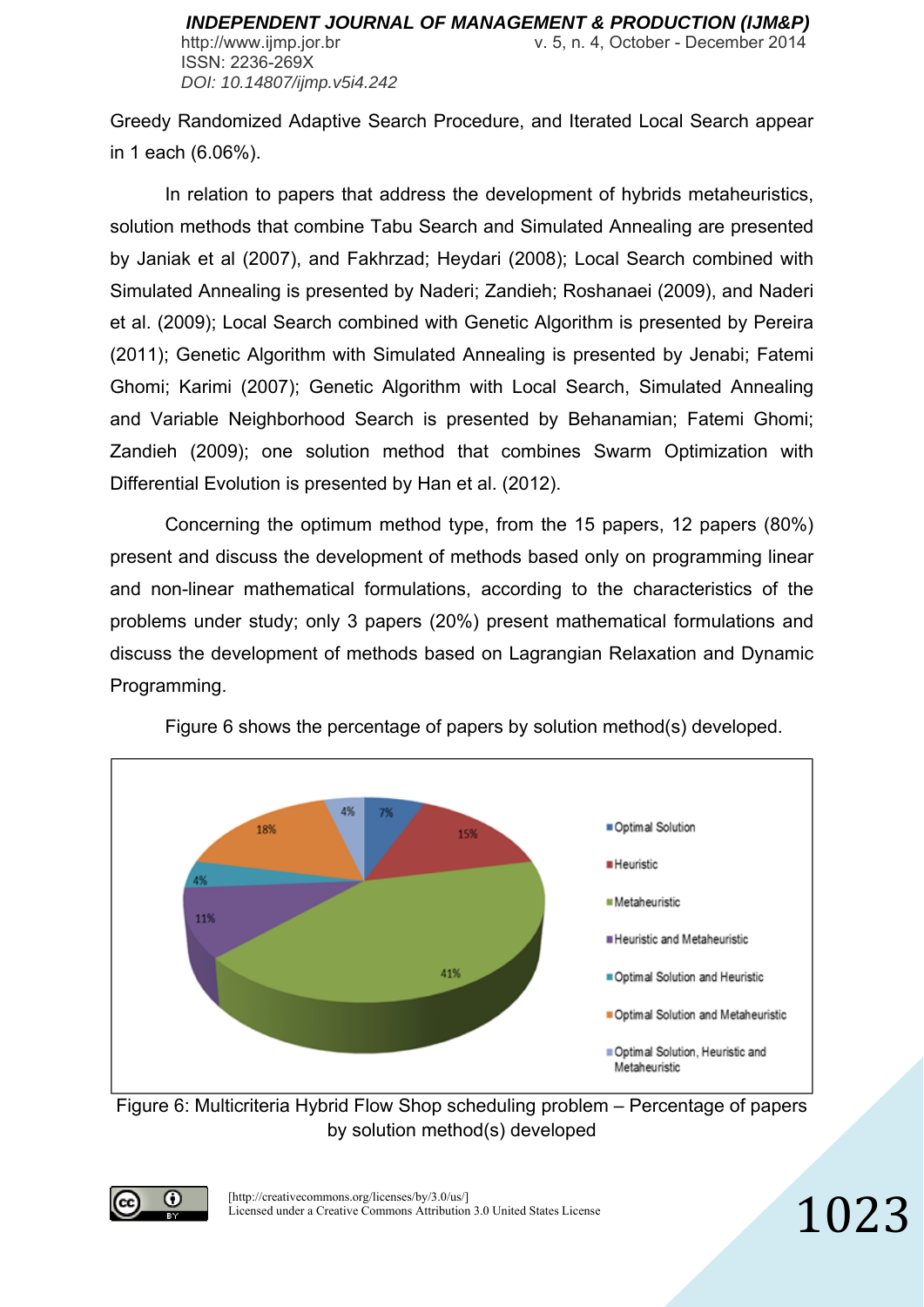http://www.ijmp.jor.br v. 5, n. 4, October - December 2014 ISSN: 2236-269X *DOI: 10.14807/ijmp.v5i4.242*

#### **6. CONCLUSIONS**

This article reviews the literature for multicriteria Hybrid Flow Shop (HFS) scheduling problem. 46 articles, published between 2000 and 2013, were found.

The papers were reviewed in terms of the following: the machine set environments in HFS considered; performance criteria adopted; constraint(s) considered; objective function used, and; solution method(s) developed, in terms of methods categories, approximate methods classification, heuristics subclassification, metaheuristic subclassification, optimum method type developed, and metaheuristic type developed.

The analysis on the number of publications over the years shows that there is a trend of growth in the researches in multicriteria HFS scheduling problem. It was not possible to compare the percentage growth in the number of papers published for decades, because the first paper addressing this problem was published in 2000.

Regarding to the machine set environments in HFS considered, identical parallel machine is present in the most papers; only 1 paper treats the HFS scheduling problem with dedicated parallel machines, and; uniform parallel machines are not treated in any article. In practice, with the exception of newly installed plants, the presence of identical parallel machines is not observed with frequency; since the acquisition of machinery in different periods of time, the technological innovations have caused improvements in the capabilities of the same.

The results also showed that, most of the papers are devoted to development of metaheuristics solution methods. Among the metaheuristics, the development of Genetic Algorithms and their variations stands out.

Regarding papers that present heuristics, it was found that constructive heuristics are the focus of a considerable percentage of them.

Among all the papers that present optimum methods, none of them dealt with the development of lower and upper bounds, dominance relationships and search strategies.

In respect of performance criteria the presence of multiple goals in real production environments were considered. Despite the fact that studies, considering more than two performance criteria in the development of solution methods for the

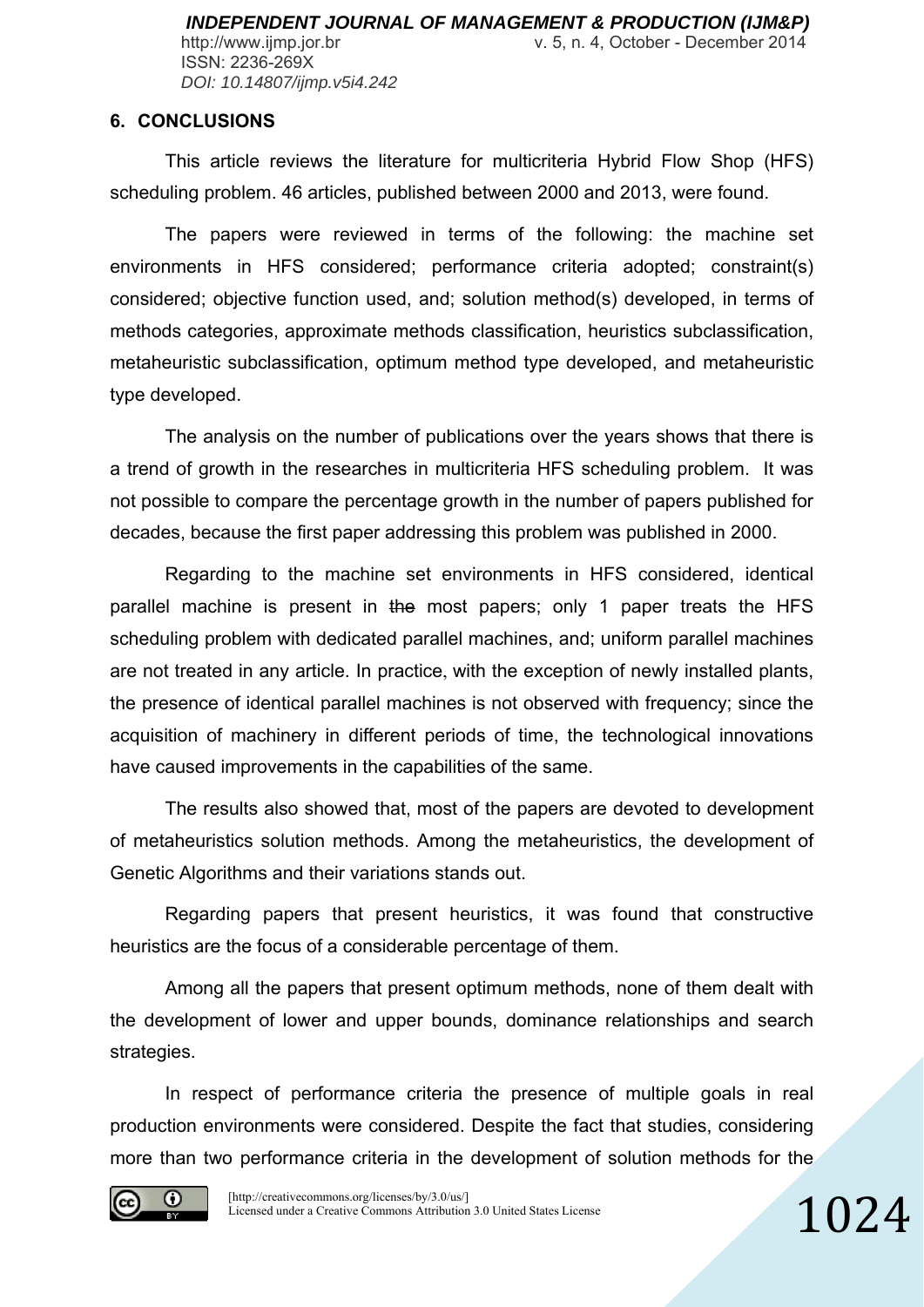HFS scheduling problem were found. Only 9 papers (19.56% of works) adopted three or more performance criteria in the objective function.

The performance criteria related to delayed jobs ( $\Sigma T_i$ ,  $\Sigma w_i T_i$ ,  $T_{max}$ ,  $\Sigma U_i$  and  $\Sigma W_i$ ) stands out as one of the performance criteria that are most often adopted. The criteria oriented just-in-time scheduling ( $\Sigma w_i E_i$  and  $\Sigma w_i T_i$ ,  $\Sigma T_i$  and  $\Sigma E_i$ ,  $\Sigma c_i E_i$  and  $\Sigma c_i T_i$ ) and were also present in a large number of papers.

Notably, the vast majority of papers include constraints; however, many constraints were not investigated. A new research that considers several constraints is needed, to diminish the gap between the real-world industrial scheduling problems and their treatment in the literature. The most common restrictions are setup times. However, only one paper deals with anticipatory setups.

The analyzes show that, future research may follow different approaches: i) focus on the multicriteria HFS scheduling problems with uniformed and/or dedicated machines in parallel; ii) develop optimum methods to solve multicriteria HFS scheduling problems; iii) develop metaheuristics to solve multicriteria HFS scheduling problems and still not very addressed in literature, such as metaheuristics based on computation evolutionary and swarm intelligence; iv) develop lower bounds and uppers bounds, relations of dominance and different search strategies to obtain solutions for large multicriteria HFS scheduling problems, with reduced computational time; v) investigate the multicriteria HFS scheduling problems with several constraints, present in industries real-world and ignored in the literature, such as anticipatory setups.

# **7. REFERENCES**

AKRAMI, B.; KARIMI, B.; MOATTAR-HOSSEINI, S. M. (2006) Two metaheuristic methods for the common cycle economic lot sizing and scheduling in flexible flow shops with limited intermediate buffers: the finite horizon case**. Applied Mathematics and Computation**, v.183, n.1, p. 634–645.

ALLAHVERDI, A.; CHENG, T. C. E.; KOVALYOV, M. Y. (2008) A survey of scheduling problems with setup times or costs. **European Journal of Operational Research**, v. 187, p. 985–1032.

ALLAHVERDI, A.; GUPTA, J. N. D.; ALDOWAISAN, T. (1999) A review of scheduling research involving setup considerations. **Omega - The International Journal of Management Science**, v. 27, p. 219-239.

ARENALES, M.; ARMENTANO, V.; MORABITO, R.; YANASSE, I. (2007) **Pesquisa Operacional.** Rio de Janeiro: Elsevier.



[http://creativecommons.org/licenses/by/3.0/us/] Licensed under a Creative Commons Attribution 3.0 United States License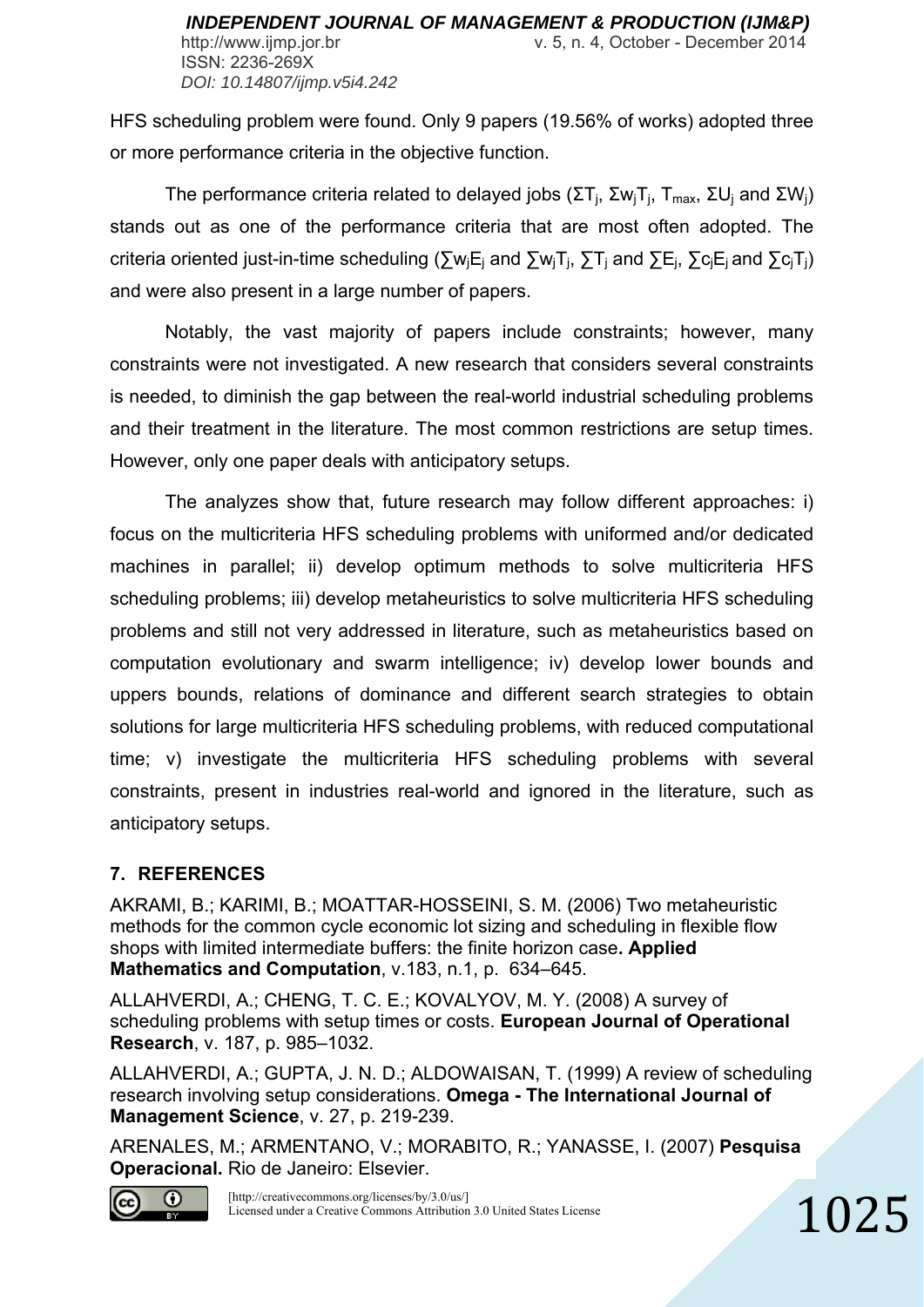ISSN: 2236-269X *DOI: 10.14807/ijmp.v5i4.242*

http://www.ijmp.jor.br v. 5, n. 4, October - December 2014

BAKER, K. R. (1974). **Introduction to sequencing and scheduling***.* New York: John Wiley & Sons, Inc.

BEDWORTH, D. D.; BAILEY, J. E. (1987). **Integrated Production Control Systems: management, analysis, design.** 2 ed. New York: John Wiley & Sons, Inc.

BEHNAMIAN, J.; FATEMI GHOMI, S.M.T.; ZANDIEH, M. (2009a) A Multi-phase covering Pareto-optimal front method to multi-objective scheduling in a realistic hybrid flowshop using a hybrid metaheuristic. **Expert Systems with Applications**, v. 36, n. 8, p. 11057-11069.

BEHNAMIAN, J.; ZANDIEH, M.; FATEMI GHOMI, S. M. T. (2009b) Due window scheduling with sequence-dependent setup on parallel machines using three hybrid metaheuristic algorithms. **International Journal Advanced Manufacture Technology**, v. 44, p. 795–808.

BEHNAMIAN, J.; ZANDIEH, M. (2011) A discrete colonial competitive algorithm for hybrid flowshop scheduling to minimize earliness and quadratic tardiness penalties. **Expert Systems with Applications**, v. 38, p. 14490-14498.

BLUM, C.; ROLI, A. (2003) Metaheuristics in combinatorial optimization: overview and conceptual comparison. **ACM Computing Surveys**, v. 22, n. 2, p. 241-264.

BOIKO, T. J. P.; MORAIS, M. de F. (2009). The activity of production programming about the operational research view: a theorical conceptual approach. In: VI ENCONTRO TECNOLÓGICO. **Proceedings...** Campo Mourão: ENTEC, 2009.

BONABEAU, E.; DORIGO, M.; THERAULAZ, G. (1999) **Swarm intelligence: from natural to artificial systems,** NewYork, Oxford University Press.

BOSCHETTI, M. A.; MANIEZZO, V.; ROFFILLI, M.; ROHLER, A. B. (2009) Metaheuristics: optimization, simulation and control. **Lecture Notes in Computer Science**, v. 5818.

BOZORGIRAD, M. A.; LOGENDRAN, R. (2013) Bi-criteria group scheduling in hybrid flowshops. **International Journal of Production Economics**, v. 145, p. 599–612.

BURTSEVA, L.; YAURIMA, V.; PARRA, R. R. (2010) **Scheduling methods for hybrid flow shops with setup times.** In: Handbook Future Manufacturing Systems. InTech.

CARVALHO, J. D. A. (2000) Production programming. **Notes**. Sistems and Production department, Engineering School from Minho University. Available in http://pessoais.dps.uminho.pt/idac/apontamentos/Cap03\_Program.pdf.

CHO, H-M.; BAE, S-J., KIM, J.; JEONG, I-J. (2011) Bi-objective scheduling for reentrant hybrid flow shop using Pareto genetic algorithm. **Computers & Industrial Engineering**, v. 61, p. 529-541.

DAVOUDPOUR, H.; ASHRAFI, M. (2009) Solving multi-objective SDST flexible flow shop using GRASP algorithm. **International Journal Advanced Manufacturing Technology**, v. 44, p.737–74.

DREO, J.; AUMASSON,J-P.; TFAILI, W.; SIARRY, P. (2007) Adaptive learning search, a new tool to help comprehending metaheuristics. **International Journal on Artificial Intelligence Tools**, v. 16. n. 3, p. 483-505.

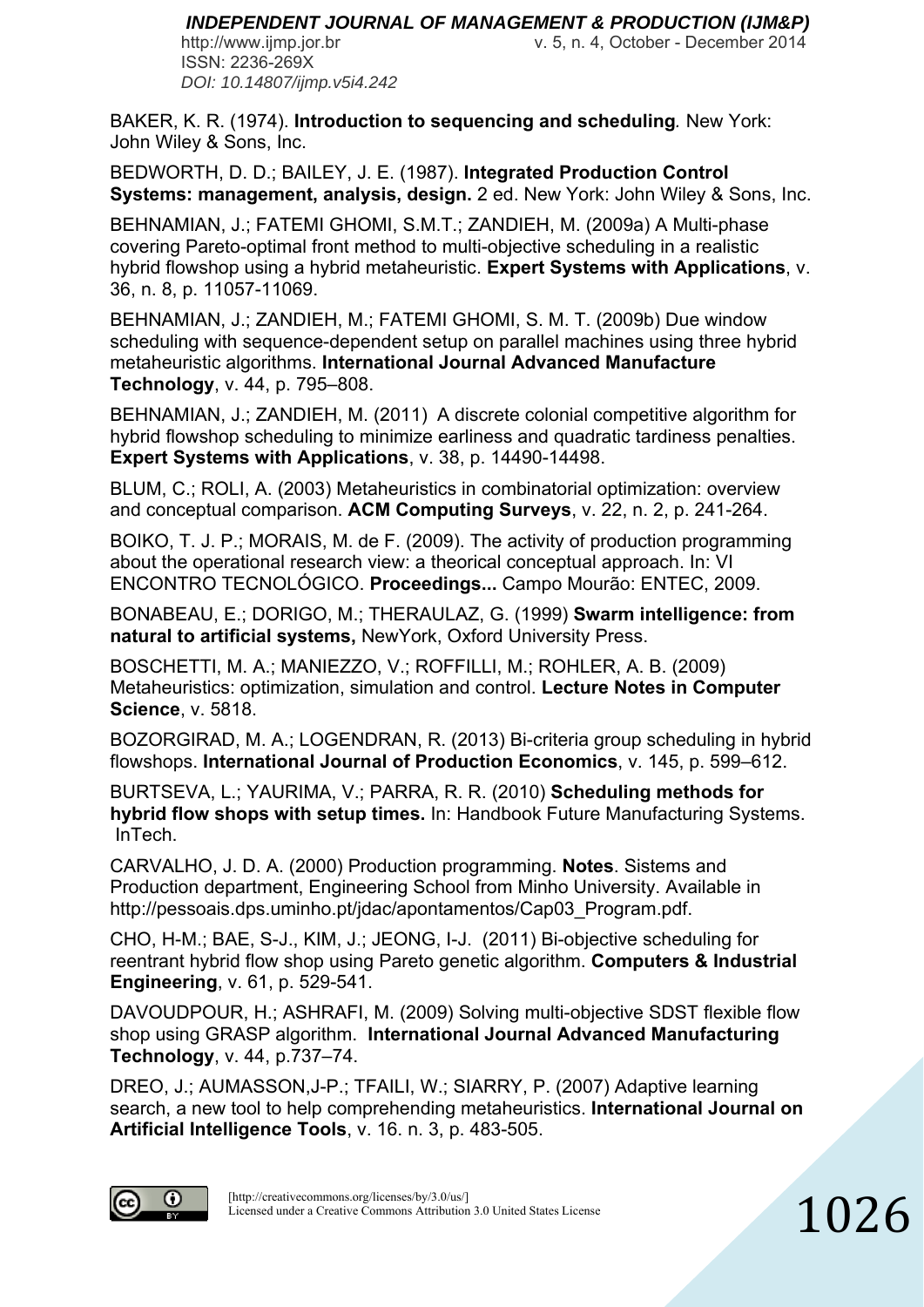ISSN: 2236-269X *DOI: 10.14807/ijmp.v5i4.242*

http://www.ijmp.jor.br v. 5, n. 4, October - December 2014

DUGARDIN, F.; YALAOUI, F.; AMODEO, L. (2010) New multi-objective method to solve reentrant hybrid flow shop scheduling problem. **European Journal of Operational Research**, v. 203, p. 22-31.

EBRAHIMINY, S.M.T.; FATEMI GHOMI, S.M.T.; KARIMI, B. (2013) Hybrid flow shop scheduling with sequence dependent family setup time and uncertain due dates. **Applied Mathematical Modelling**, v. 38, n. 09-10, p. 2490-2504.

FADAEI, M.; ZANDIEH, M. (2013) Scheduling a bi-objective hybrid flow shop with sequence-dependent family setup times using metaheuristics**. Arabian Journal of Science Engineering**, v. 38, p. 2233-2244.

FAHKRZAD, M. B.; HEYDARI, M. (2008). A heursitc algorithm for hybrid flow-shop production scheduling to miminize the sum of the earliness and tardiness cost. **Journal of the Chinese Institute of Industrial Engineers**, v. 25, n. 2, p. 105-115.

FRENCH. S. (1982). **Sequencing and scheduling**: an introduction to the mathematics of the job shop*.* New York: Wiley.

GLOVER, F.; KOCHENBERGER, G. A. (2003) **Handbook of Metaheuristics.** Kluwer Academic Publishers, Boston.

GODINHO FILHO, M.; MORAIS, M. F.; BOIKO, T. J. P.; MIYATA, H. H.; VAROLO, F. W. R. (2013). Scheduling in flow shop with sequence-dependent setup times: literature review and analysis**. International Journal of Business Innovation and Research**, v. 7, n. 4, p. 466-486.

GUPTA, J. N. D.; KRUGER, K.; LAUFF, V.; WERNER, F.; SOTSKOV, Y. N. (2002) Heuristics for hybrid flow shops with controllable processing times and assignable due dates. **Computers & Operations Research**, v. 29, p. 1417-1439.

HAN, Z.; SHI, H.; YUAN, W.; ZHANG, Z. (2012) Hybrid PSO/DE solution for the earliness/tardiness case of hybrid flow-shop scheduling problem. In: INTERNATIONAL CONFERE ON MODELING, IDENTIFICATION AND CONTROL, Wuhan, **Proceedings**… Wuhan: ICMIC, 2012.

HAYRINEN, T.; JOHNSSON, M.; JOHTELA, T.; SMED, J.; NEVALAINEN. O. (2000) Scheduling algorithms for computer-aided line balancing in printed circuit board assembly. **Production Planning and Control**, v. 11, n. 5, p. 497–510.

JANIAK, A.; KOZAN, E.; LICHTENSTEIN, M.; OGUZ, C. (2007) Metaheuristic approaches to the hybrid flow shop scheduling problem with a cost-related criterion. **International Journal of Production Economics**, v. 104, p. 407-424.

JANIAK, A.; LICHTENSTEIN, M. (2001) Comparison of some heuristic algorithms for the flow shop problem with parallel machines to minimize the total earliness, tardiness and waiting time, **Operations Research Proceedings**, v. 2000 - 2001, p. 378-383.

JENABI, M.; GHOMI, S. M. T. F.; TORABI, S. A.; KARIMI, B. (2007) Two hybrid meta-heuristics for the finite horizon ELSP in flexible flow lines with unrelated parallel machines. **Applied Mathematics and Computation**, v. 186, n.1, p. 230-245.

JOHNSON S. M.; MONTGOMERY D. C. (1974) **Operations Research in Production, Planning, Scheduling and Inventory Control.** New York: Wiley.

JOHNSON, S. M. (1954) Optimal two- and three-stage production schedules with setup times included. **Naval Research Logistics Quarterly**, Hoboken, v. 1, p. 61-68.

1027



[http://creativecommons.org/licenses/by/3.0/us/] Licensed under a Creative Commons Attribution 3.0 United States License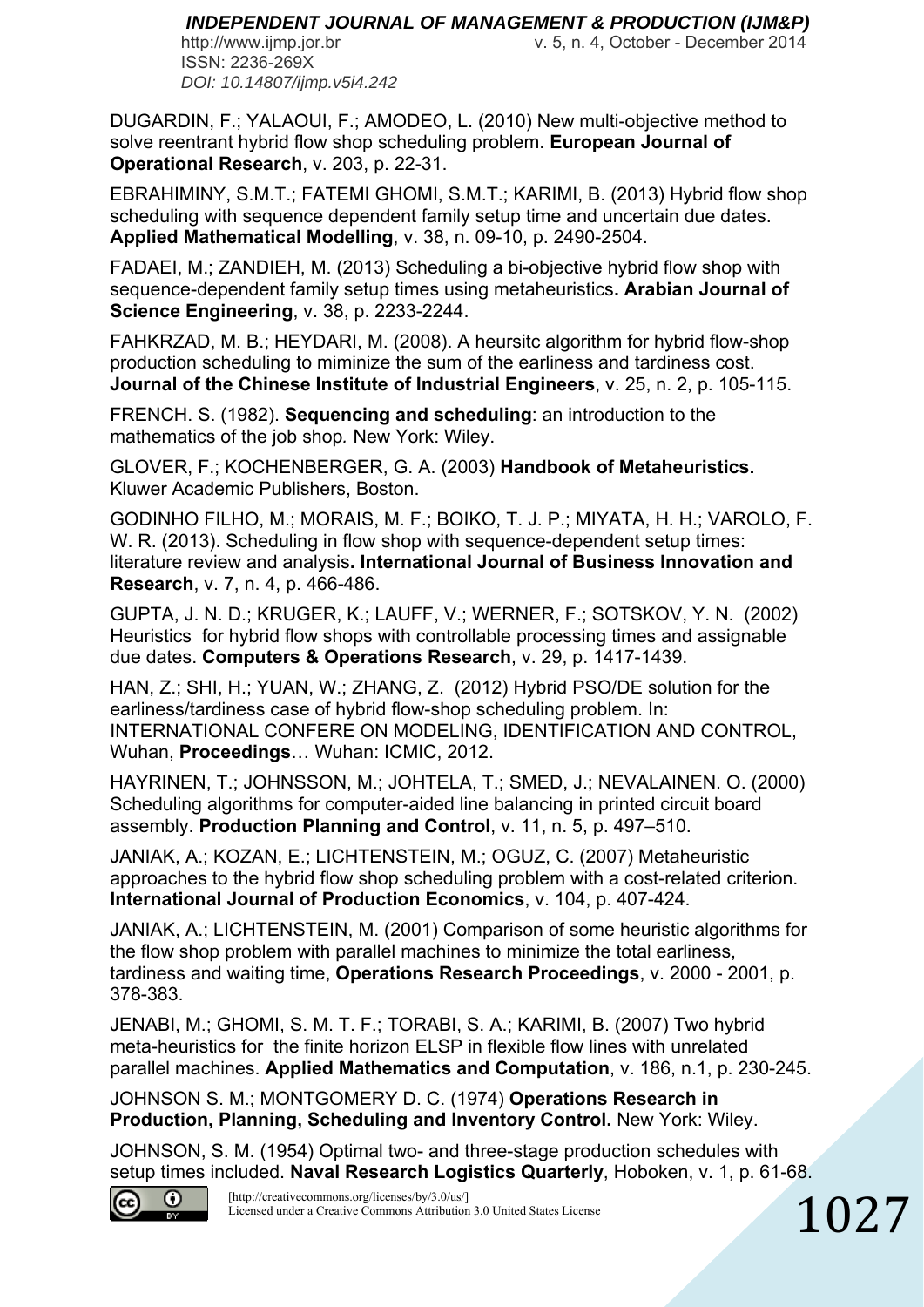http://www.ijmp.jor.br v. 5, n. 4, October - December 2014

ISSN: 2236-269X *DOI: 10.14807/ijmp.v5i4.242*

JOLAI, F.; ASEFI, H.; RABIEE, M.; RAMEZANI, P. (2013). Bi-objective simulated annealing approaches for no-wait two-stage flexible flow shop scheduling problem. **Scientia Iranica**, v. 20, n.03, p. 861-872.

JUNGWATTANAKI, J.; REODECHA, M.; CHAOVALITWONGSE, P.; WERNER, F. (2005). **An Evaluation of Sequencing Heuristics for Flexible Flowship Scheduling Problems with Unrelated Parallel Machines and Dual Criteria**. Magdeburg: Otto Von Guericke, Universität Magdeburg Fakultät für Mathematik.

JUNGWATTANAKI, J.; REODECHA, M.; CHAOVALITWONGSE, P.; WERNER, F. (2007) Construtive and Tabu Search for hybrid flow shop problems with unrelated parallel machine and setup times. **International Journal of Computational Science**, v. 1, n. 2, p. 204-214.

JUNGWATTANAKI, J.; REODECHA, M.; CHAOVALITWONGSE, P.; WERNER, F. (2008). Algorithms for flexible flow shop problems with unrelated parallel machines, setup times, and dual criteria. **Introduction Journal Advanced Manufactury Technology**, v. 37, p. 354–370.

JUNGWATTANAKI, J.; REODECHA, M.; CHAOVALITWONGSE, P.; WERNER, F. (2009) A comparison of scheduling algorithms for flexible flow shop problems with unrelated parallel machines, setup times, and dual criteria. **Computers & Operations Research**, v. 36, n. 2, p. 358-378.

KARIMI, N.; ZANDIEH, M.; KARAMOOZ, H. R. (2010) Bi-objective group scheduling in hybrid flexible flowshop: a multi-phase approach. **Expert Systems with Applications**, v. 37, p. 4024-4032.

KHALOULI, S.; GHEDJATI, F.; HAMZAOUI, A. (2008). Ant Colony Optimization for solving a bi-criteria hybrid flow shop problem. In: INTERNATIONAL CONFERENCE ON SYSTEMS, MAN AND CYBERNETICS, Singapore. 2008. **Proceedings**…Singapore: IEEE/SMC 2008.

KHALOULI, S.; GHEDJATI, F.; HAMZAOUI, A. (2010) A meta-heuristic approach to solve a JIT scheduling problem in hybrid flow shop**. Engineering Applications of Intelligence**, v.23, p. 765-771.

LI, L., WANG, L.; HUO, J. (2010) Hybrid flowshop scheduling with setup times for cold treating process in Baoshan Iron & Steel Complex. In: INTERNATIONAL CONFERENCE ON LOGISTICS SYSTEMS AND INTELLIGENT MANAGEMENT, Harbin. **Proceedings**…Hammamet: IEEE/LSIM, 2011.

LI, X.; CHEHADE, H.; YALAOUI, F.; AMODEO, L. (2011) Lorenz dominance based metaheuristic to solve a hybrid flowshop scheduling problem with sequence dependent setup times. In: INTERNATIONAL CONFERENCE ON COMPUTATION AND CONTROL APPLICATIONS, Hammamet. **Proceedings**… Hammamet: CCCA, 2011.

LIN, H. T.; LIAO, C. J. (2003) A case study in a two-stage hybrid flow shop with setup time and dedicated machines. **International Journal of Production Economics**, v. 86, n. 2, p. 133–43.

LIU, C.; CHANG, S. (2000) Scheduling flexible flow shops with sequence-dependent setup effect. **Transactions on Robotics and Automation**, v. 16, p. 408-419.

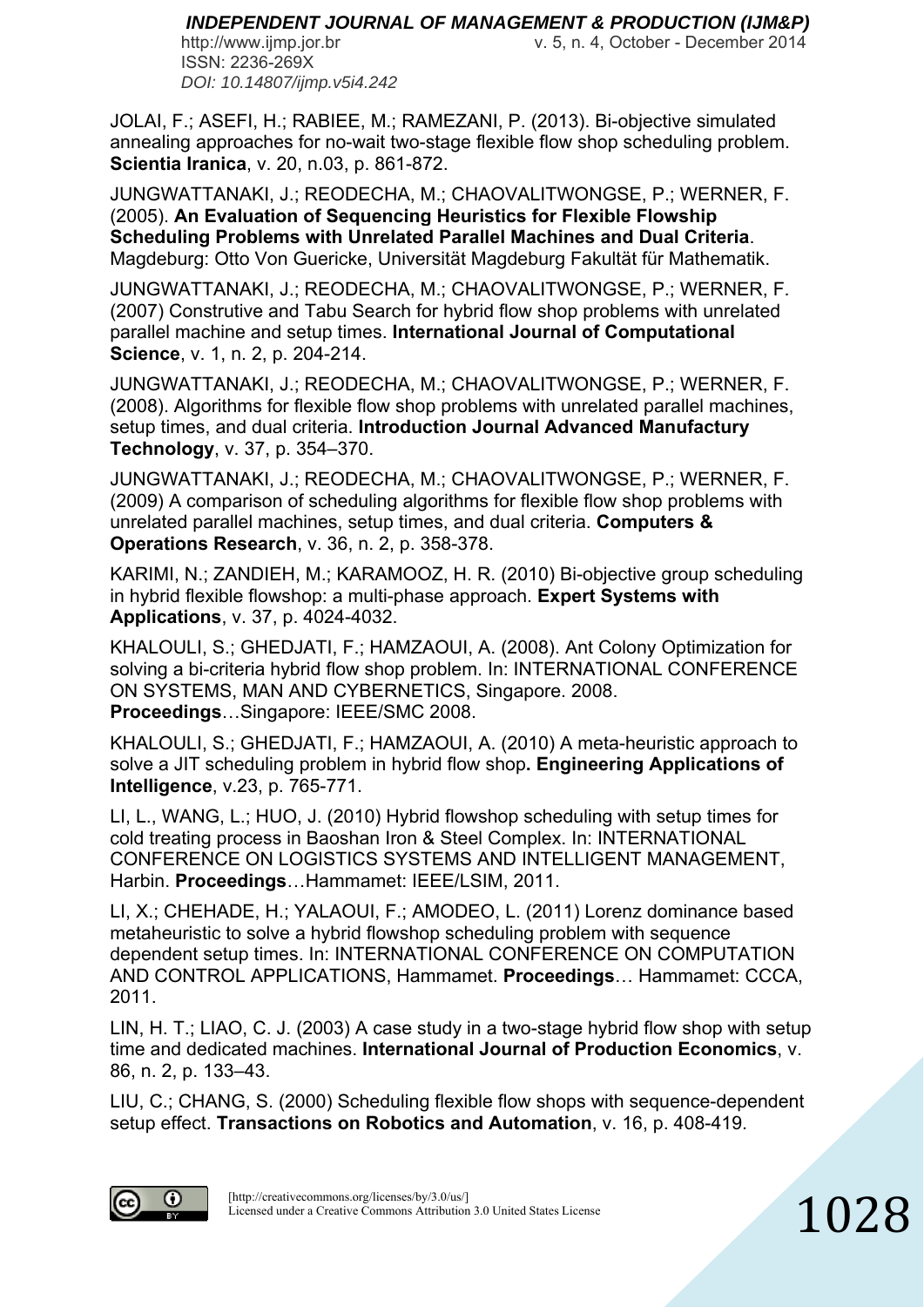ISSN: 2236-269X *DOI: 10.14807/ijmp.v5i4.242*

http://www.ijmp.jor.br v. 5, n. 4, October - December 2014

1029

MACCARTHY, B. L.; LIU, J. Y. (1993). Adressing the gap in scheduling research: a review of optimization and heuristic methods in production scheduling. **International Journal of Production Research***,* v. 31, n. 1, p. 59-79.

MAHDAVI, I.; MOJARAD, M.S.; JAVADI, B.; TAJDIN, A. (2008) A genetic approach for solving a hybrid flow shop scheduling problem. In: INDUSTRIAL ENGINEERING AND ENGINEERING MANAGEMENT, Singapore. **Procedings…** Singapore: IEEM, 2008.

MORAIS, M. F. (2008) Constructive heuristic methods to reduce the stock being processed in hybrid flow shop production environments wirth setup times dependent from sequency. **Dissertation (Master's degree)** graduation in Production Engeneering, Engeneering school from São Carlos, São Paulo university, São Carlos.

MORAIS, M. F.; GODINHO FILHO, M.; BOIKO, T. J. P. (2013) Hybrid flow shop scheduling problems involving setup considerations: a literature review and analysis. **International Journal of Industrial Engineering**, v. 20, n.11-12, p. 613-629.

MORAIS, M. F.; MOCCELLIN, J. V. (2010) Constructive heuristics methods to minimizing work in process in environment production hybrid flow shop with asymmetric sequence dependent setup times. **Journal of Management and Production**, v. 17, n. 2, p. 367- 375.

MORTON, T. E.; PENTICO, D. W. (1993) **Heuristic Scheduling Systems***.* Wiley, New York.

MOUSAVI, S.; ZANDIEH, M.; AMIRI, M. (2011) An efficient bi-objective heuristic for scheduling of hybrid flow shops. **The International Journal of Advanced Manufacturing Technology**, v. 54, n. 1-4, p. 287-307.

NADERI, B.; ZANDIEH, M.; BALAG, A.K.G.; ROSHANAEI, V. (2009) An improved simulated annealing for hybrid flowshops with sequence-dependent setup and transportation times to minimize total completion time and total tardiness. **Expert systems with Applications**, v.36, n.6, p. 9625-9633.

NADERI, B.; ZANDIEH, M.; ROSHANAEI, V. (2009) Scheduling hybrid flowshops with sequence dependent setup times to minimize makespan and maximum tardiness. **International Journal Advanced Manufacturing Technology**, v. 41, p.1186–1198.

NAGAR, A.; HADDOCK, J.; HERAGU, S. (1995) Multiple and bicritério scheduling: a literature survey. **European Journal of Operational Research**, v. 81, p.88-104.

OLIVEIRA, R. B. (2008) Development of a multi-agent architecture based on methaheuristics with an adaptive learning search approach. **Dissertation (master's degree).** Graduation in Computational and mathematical modeling, Federal Center of Technological Education, Minas Gerais, Belo Horizonte.

PEREIRA, A. M. S. (2011) Metaheuristics for the flowshop flexible with advance and tardiness problem. **Dissertation (Master's degree)** graduation in computational science, Federal University from Viçosa, Viçosa.

PINEDO, M. (2008) **Theory, Algorithms and Systems**. New Jersey: Prentice-Hall.

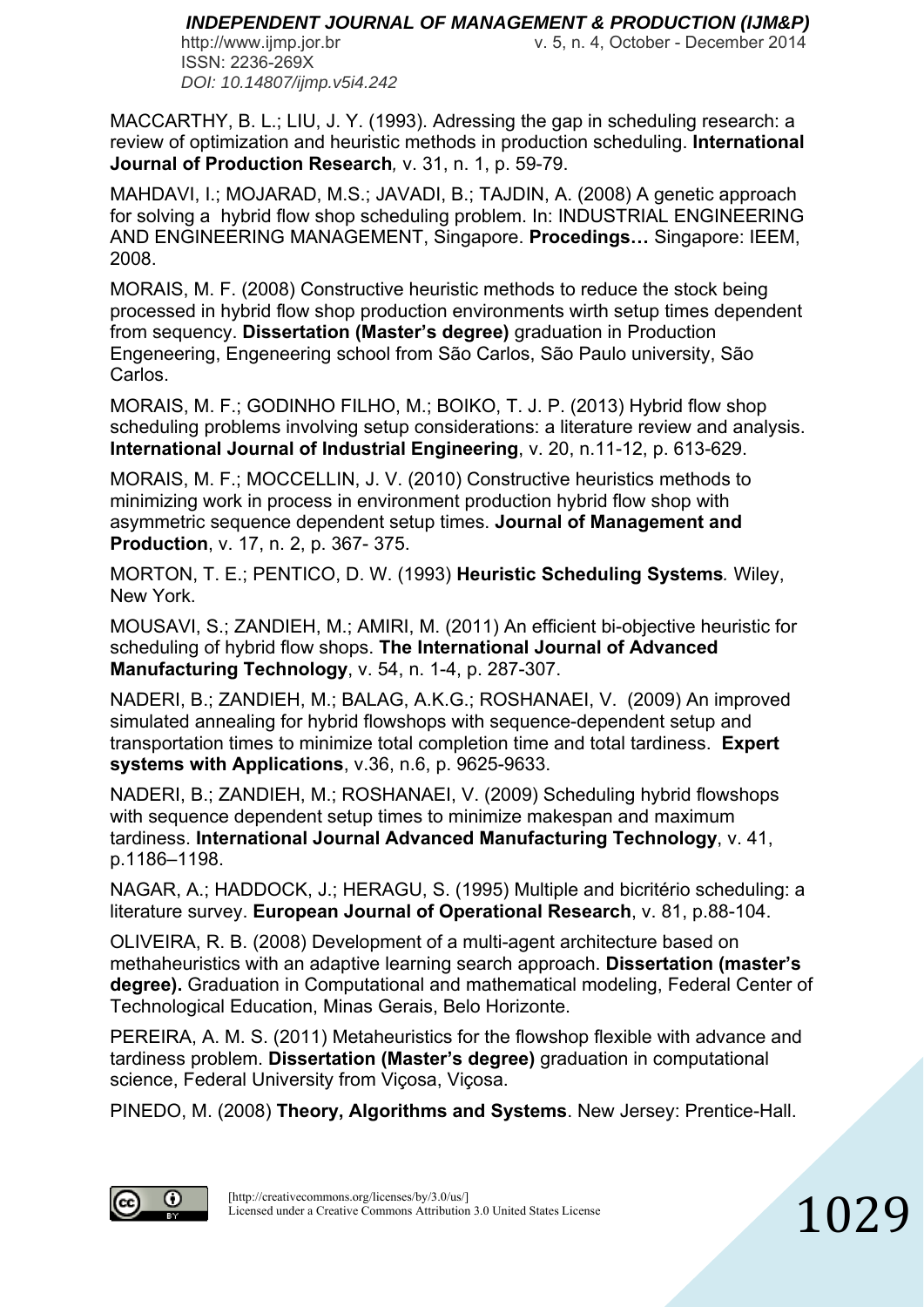ISSN: 2236-269X *DOI: 10.14807/ijmp.v5i4.242*

http://www.ijmp.jor.br v. 5, n. 4, October - December 2014

1030

QUADT, D.; KUHN, H. (2005) Conceptual framework for lot-sizing and scheduling of flexible flowlines. **International Journal of Production Research**, v. 43, n. 11, p. 2291–308.

QUADT, D.; KUHN, H. (2007) Batch scheduling of jobs with identical process times on flexible flowlines. **International Journal of Production Economics**, v. 105, n. 2, p. 385–401.

RASHIDI, E.; JAHANDAR, M.; ZANDIEH, M. (2010) An improved hybrid multiobjective parallel genetic algorithm for hybrid flow shop scheduling with unrelated parallel machines. **International journal advanced manufacturing technology**, v. 49, n. 9-12, p. 1129-1139.

RUIZ-VANOYE, J.; DÍAZ-PARRA, O.; COCÓN, F.; SOTO, A. (2012) Meta-heuristics algorithms based on the grouping of animals by social behavior for the traveling salesman problem. **International Journal of Combinatorial Optimization Problems and Informatics,** v. 3, n. 3, p.104-123.

SANG, H-Y. (2013) Erratum to ''A discrete colonial competitive algorithm for hybrid flowshop scheduling to minimize earliness and quadric tardiness penalties''[Expert Syst. Appl. 38 (2011) 14490–14498]. **Expert Systems with Applications**, v. 40, p. 4270-4272.

SAWIK, T. (2005) Integer programming approach to production scheduling for maketo-order manufacturing. **Mathematical and Computer Modelling**, v. 41, n. 1, p. 99– 118.

SAWIK, T. (2007) A lexicographic approach to bi-objective scheduling of singleperiod orders in make-to-order manufacturing. **European Journal of Operational Research**, v.180, p.1060–1075.

SERAPIÃO, A. B. S. (2009) Optimization fundamentals by swarm inteligence: a global view Contrlole & Automação journal, v. 20, n. 3, p.271-304.

SETHANAN, K. (2001) Scheduling flexible flowshops with sequence dependent setup times. **These (Doctored)**. College of Engineering and Mineral Resources*,* West Virginia University, Morgantown.

SIMON, D. (2013) **Evolutionary optimization algorithms: biologically inspired and population-based approaches to computer intelligence.** New York: John Wiley & Sons, Inc.

SOUZA, A. B. D.; MOCCELLIN, J. V. (2000) Hybrid metaheuristic genetic algorithm Busca-Tabu for flow shop operations programming.In: SIMPÓSIO BRASILEIRO DE PESQUISA OPERACIONAL, XXXII, Rio de Janeiro, **Proceedings**… Rio de Janeiro: SBPO, 2000.

TANG, L.; LUH, P. B.; LIU, J.; FANG, L. (2002) Steel-making process scheduling using Lagrangian relaxation. **International Journal of Production Research**, v. 40, n. 1, p. 55-70.

TAVAKKOLI-MOGHADDAM, R.; RAHIMI-VAHED, A.; MIRZAEI, A. (2007) A hybrid multi-objective immune algorithm for a flow shop scheduling problem with bi-objectives: Weighted mean completion time and weighted mean tardiness. **Information Sciences**, v. 177, p. 5072–5090.